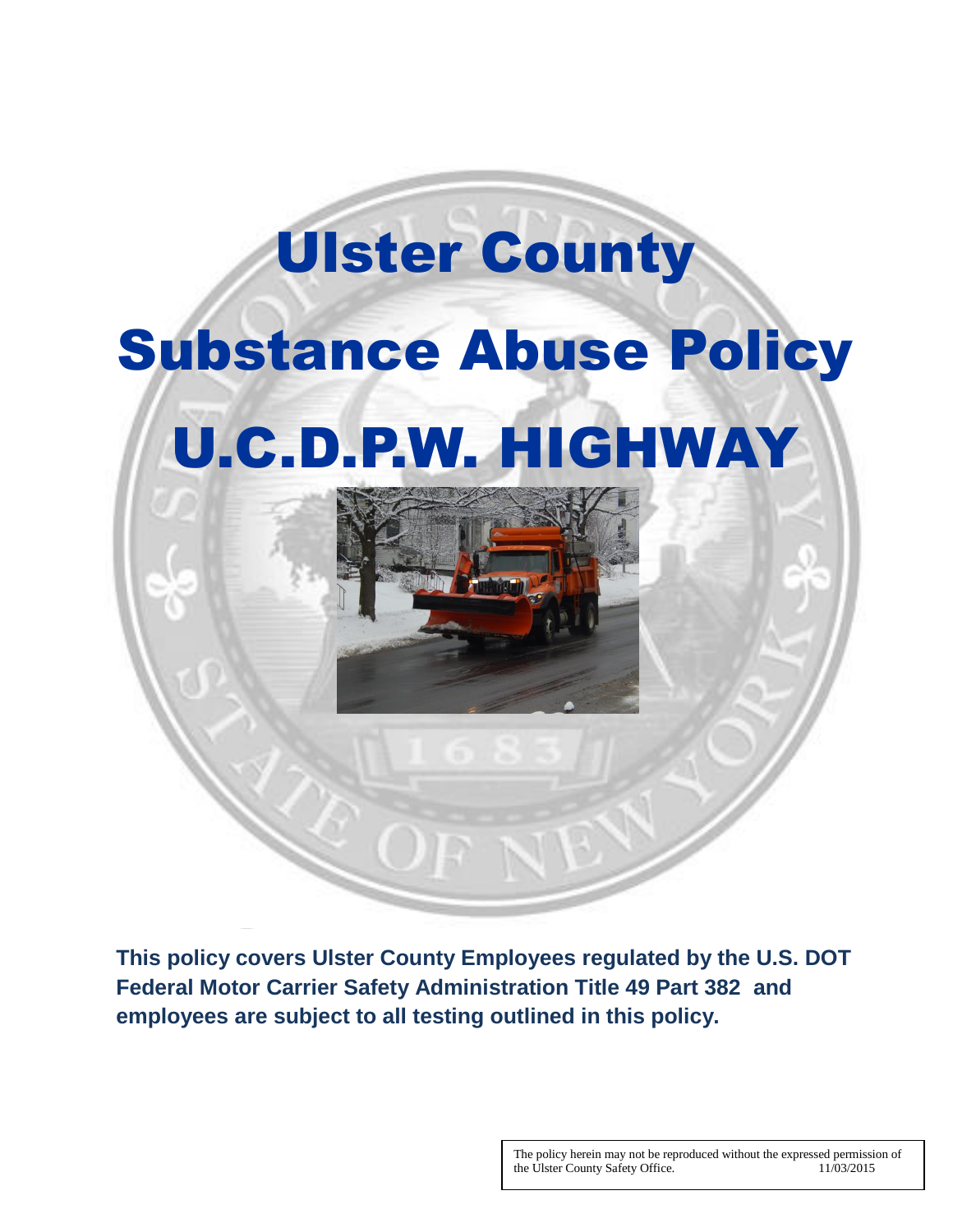### Ulster County Substance Abuse Policy

| Purpose / Policy Applicability / Testing Procedures/ Employee Responsibility 2 |           |
|--------------------------------------------------------------------------------|-----------|
|                                                                                |           |
|                                                                                |           |
|                                                                                |           |
|                                                                                | $9 - 10$  |
|                                                                                |           |
|                                                                                |           |
|                                                                                | $13 - 15$ |
|                                                                                | 15        |
|                                                                                | 16        |
| (Employee Receipt of Ulster County Substance Abuse Policy)                     |           |
| (Reasonable Cause / Suspicion Testing Evaluation Form)                         |           |
| (Memorandum of Agreement)                                                      |           |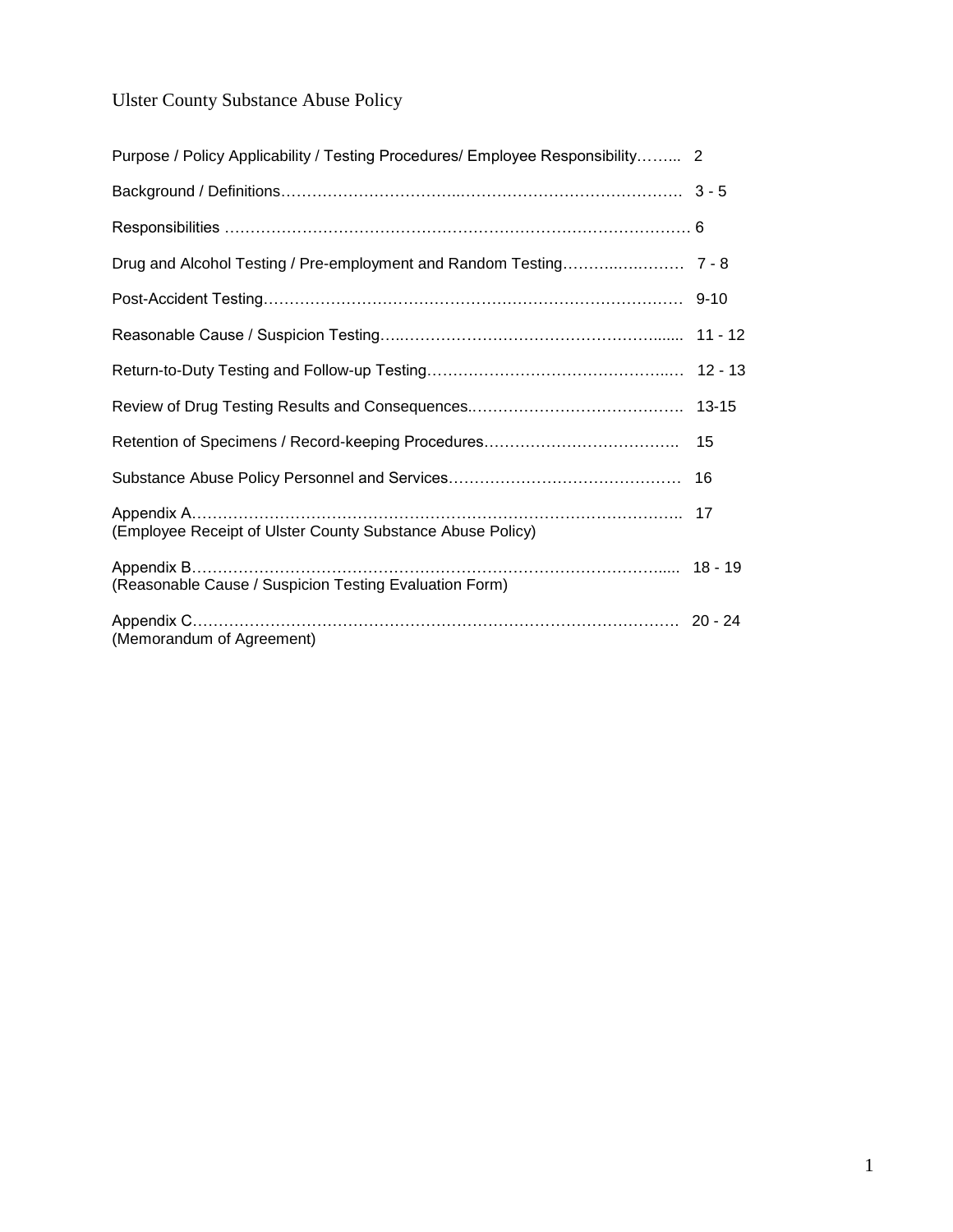#### **Purpose**

The purpose of the Ulster County Substance Abuse Policy is to establish rules, regulations and programs to ensure that the Ulster County workplace and its employees are free from the detrimental effects of drugs and alcohol. The Policy is in compliance with the mandates contained in Title 49 Code of Federal Regulations (CFR) Part 40 (Testing Procedures) and Title 49 CFR Part 382 (U.C. DOT Federal Highway Administration) and other applicable laws, rules, and regulations.

#### **Policy Applicability**

**Ulster County Department of Public Works full-time employees, part-time employees and volunteers who:**

**1) are required to hold a CDL (Commercial Driver's License) for use in the performance of their job;**

**They shall be subjected to all types of testing as outlined in Title 49 Part 382, (Pre-employment / Preassignment, Random, Post-accident, Reasonable Cause / Suspicion, Return-to-Duty and Follow-up).**

**Any new positions created will be reviewed using the criteria above and if meeting the criteria, they will be added to the list subjected to all testing under Title 49 Part 382.**

**All Ulster County employees who are CSEA bargaining unit members and non-union management positions are subject to "Reasonable Cause / Suspicion" testing, as outlined under Reasonable Cause /Suspicion testing in this policy.**

#### **Testing Procedures**

All testing procedures will be conducted pursuant to Title 49 Part 40, Procedures for Transportation Workplace Drug and Alcohol testing. All testing analysis shall be performed at a federally certified laboratory.

Sample specimens shall be collected by a contracted agency following Title 49 Part 40 and all random selection will be conducted by the contracted agency utilizing software for random selection, ex. Randomware, JJKeller, etc. **No random selection shall be made internally by Ulster County.**

#### **Employee Responsibility**

Each employee must be knowledgeable of and fully comply with the requirements of this policy.

An employee must notify their supervisor of any drug related criminal arrest immediately and of any conviction within five days thereafter.

Any employee who takes any drug prescribed by a licensed physician, any self-prescribed substance, or a substance for any therapeutic use, must notify his / her supervisor when such use may impact the employee's ability to perform his / her duties so that they may be removed from any safety sensitive function.

#### **Prohibited Drug and Alcohol**

No employee shall use, sell, possess, distribute, or manufacture any alcoholic beverage or illegal drug or any other intoxicating substance at any time on County property, while on duty; or in a County vehicle, a vehicle leased for County business, or a privately owned vehicle being used for County business during the employees work hours.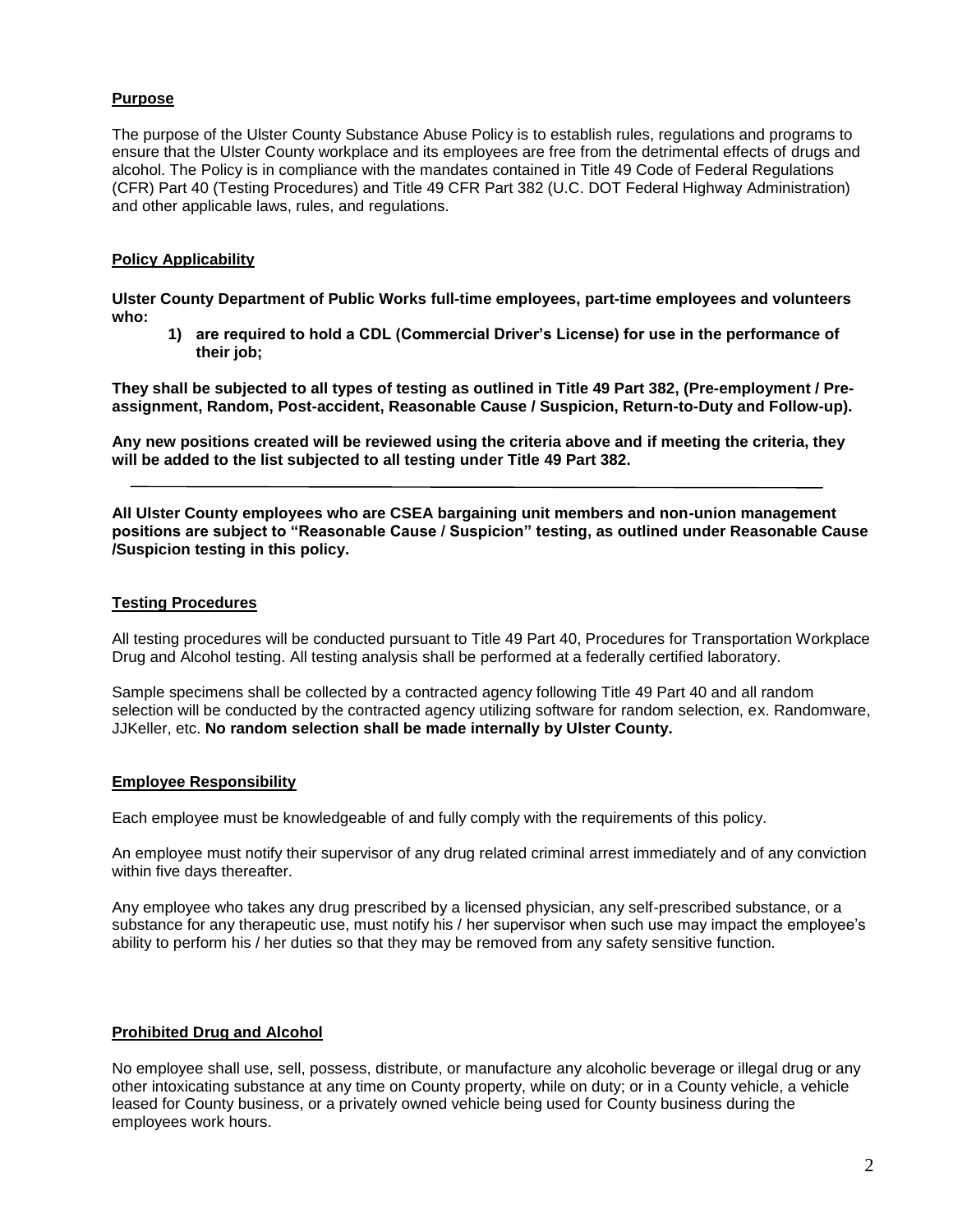#### **Prohibited Drug and Alcohol – continued**

No employee shall report to work at the beginning of a shift or upon returning from any break, lunch or rest period under the influence of alcohol, illegal drugs or other intoxicating substance.

No employee shall possess alcohol during work hours, perform any duties of his/her job with Ulster County within four (4) hours after using alcohol or for eight (8) hours following an accident (as defined in this Policy) or until he/she undergoes a Post-accident alcohol test. (All County Employees)

This Ulster County Substance Abuse Policy supersedes any other policies and procedures pertaining to alcohol and prohibited substances, as they pertain to Ulster County employee's that are CSEA Bargaining Unit Members and Non-Union Management employees.

#### **Background**

The catalyst for this Ulster County Substance Abuse Policy is Title 49 CFR Part 382 which requires employers to test their employees who maintain a Commercial Drivers License (CDL) in the performance of their duties for prohibited drugs and alcohol under the following work-related conditions:

- a) Pre-employment / Pre-assignment
- b) Post-accident
- c) Random
- d) Reasonable cause / Suspicion
- e) Return-to-Duty
- f) Follow-up

#### **Definitions**

For purposes of this Ulster County Substance Abuse Policy the following definitions apply:

**Alcohol** – The intoxicating agent in beverage alcohol, ethyl alcohol, or other low molecular weight alcohol including methyl and isopropyl alcohol.

**Alcohol Concentration** – (or content) The alcohol in a volume of breath expressed in terms of grams of alcohol per 210 liters of breath as indicated by an evidential breath test.

**Alcohol Screening Test** – An analytic procedure to determine whether an employee may have a prohibited concentration of alcohol in his/her blood, as indicated by a reading of a breath or saliva specimen.

**Alcohol Use** – means the drinking or swallowing of any beverage, liquid mixture or preparation (including any medication), containing alcohol.

**Assistant Substance Abuse Program Manager (ASAPM)** – Person responsible for the preparation and administration of this Policy.

**Blind Specimen or Blind Performance Test Specimen** – A specimen submitted to a laboratory for quality control testing purposes, with a fictitious identifier, so that the laboratory cannot distinguish it from an employee specimen.

**Breath Alcohol Technician (BAT)** – A person who administers, instructs and assists employees in the alcohol testing process and operates an evidential breath-testing device.

**Chain of Custody** – The procedure used to document the handling of an employee's urine specimen from the time of collection until the specimen is destroyed. This procedure uses the Federal Drug Testing Custody and Control Form. (CCF), Title 49 CFR Part 40.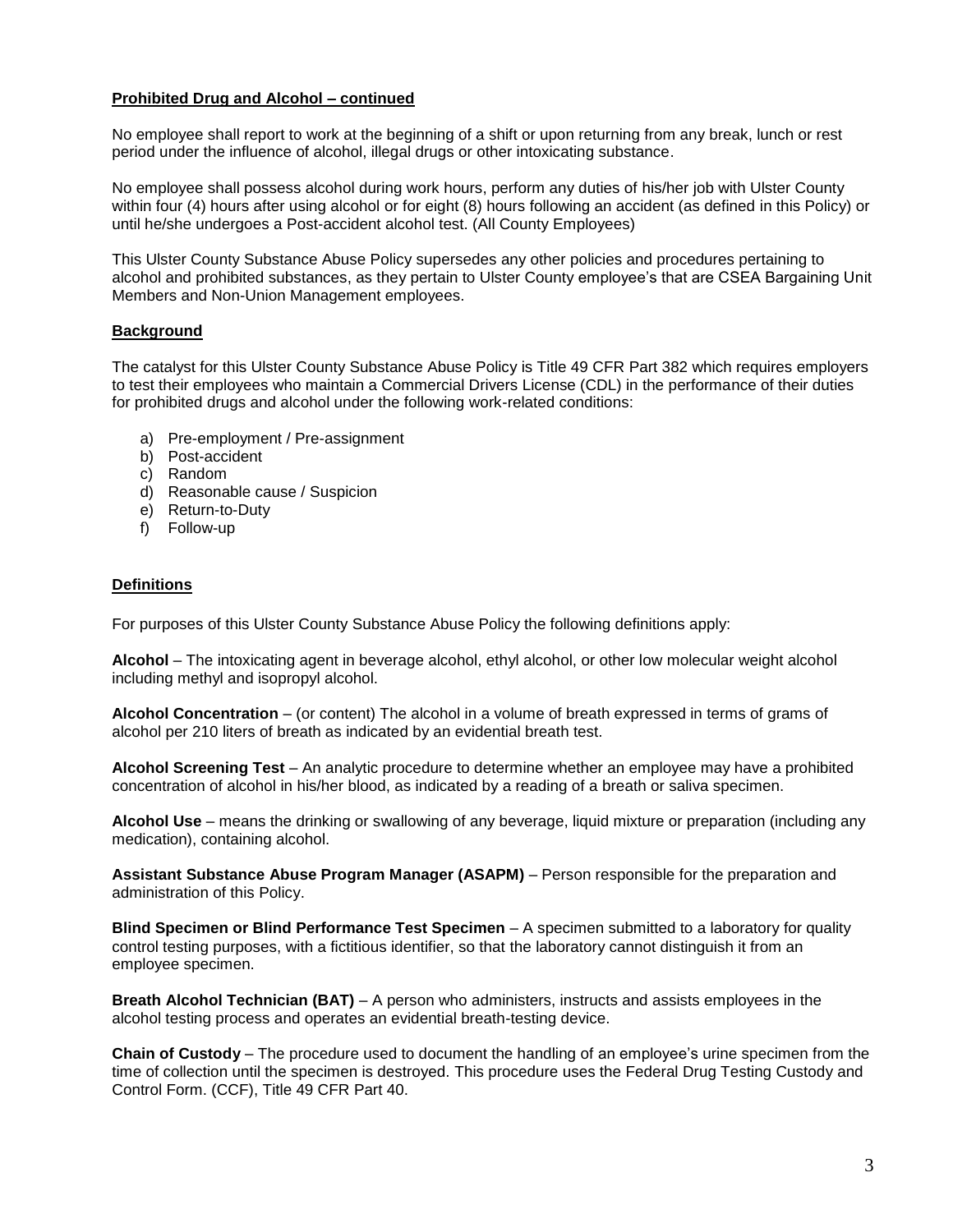**Collection Site** – A place selected by the employer where employees present themselves for the purpose of providing a urine specimen for a drug/alcohol test.

**Confirmatory Alcohol Test** – For alcohol testing, this is defined as a second test, following a screening test that provides quantitative data of alcohol concentration, resulting in a reading of 0.02 BAC or greater. If the results of the initial alcohol screening result differ from the confirmation test, the value of the confirmation test shall be the final result.

**Confirmatory Drug Test** – A second analytical procedure used to identify the presence of a specific drug or metabolite, which is independent of the initial test and which uses a different technique and chemical principle from that of the initial test. (Gas chromatography / mass spectrometry (GC/MS) is the only authorized confirmation method for cocaine, marijuana, opiates, amphetamines, and phencyclidine).

**Covered Employee** – It is the County's policy that an employee of the Ulster County Department of Public Works (UCDPW) who's job title and description requires the employee to have a CDL license, along with all drivers covered under Title 49 Part 382 shall be tested by the different types of tests outlined in the policy. (Pre-employment, Pre-assignment, Random, Post-accident, Reasonable Cause / Suspicion, Return-to-Duty and Follow-up testing).

**Cut Off Levels** – The minimum value established for designating a test result as positive. These levels are set by the Department of Health and Human Services (Federal).

**Dilute Specimen** - A urine specimen with creatinine and specific gravity values that are lower than expected for human urine.

**Drugs Prohibited** – Alcohol, Amphetamines, Cocaine, Ecstasy, Heroin, Marijuana, Opiates, and Phencyclidine.

**Employee Assistance Program (EAP)** – Ulster County provides all employees with a means of obtaining confidential professional assistance in handling personal problems, which may adversely affect job performance. EAP shall function as a means to provide a Substance Abuse Professional (SAP).

**Evidential Breath Testing Device (EBT)** – A device approved by National Highway Traffic Safety Administration (NHTSA) for the evidential testing of breath.

**Fail an Alcohol Test or Test Positive** – A confirmation test for alcohol that shows the presence of alcohol in the employee's specimen of 0.02 BAC or greater.

**Fail a Drug Test or Test Positive** – A confirmation test result shows the presence of drug metabolites in the employee's / applicants specimen over the established cut-off levels detailed in Title 49 CFR Part 40.

**Federal Motor Carrier Safety Administration (FMCSA) –** federal governing agency for Title 49 Part 382.

**Initial Drug or Alcohol Test (also known as a Screening test)** – In a drug-screening test it is an immunoassay test to eliminate "negative" urine specimens from further consideration and to identify the presumptively positive specimens that require confirmation or further testing. In an alcohol screening test it means an analytical procedure to determine whether an employee may have a prohibited concentration of alcohol in his or her system.

**Medical Review Officer (MRO)** – A licensed physician (medical doctor or doctor of osteopathy) responsible for receiving laboratory results generated by an employer's drug testing program who has knowledge of substance abuse disorders and has appropriate medical training to interpret and evaluate an individual's confirmed positive test result together with his/her medical history and any other biomedical information.

**Pass an Alcohol Test or Test Negative** – A result less than 0.02 BAC in an alcohol-screening test.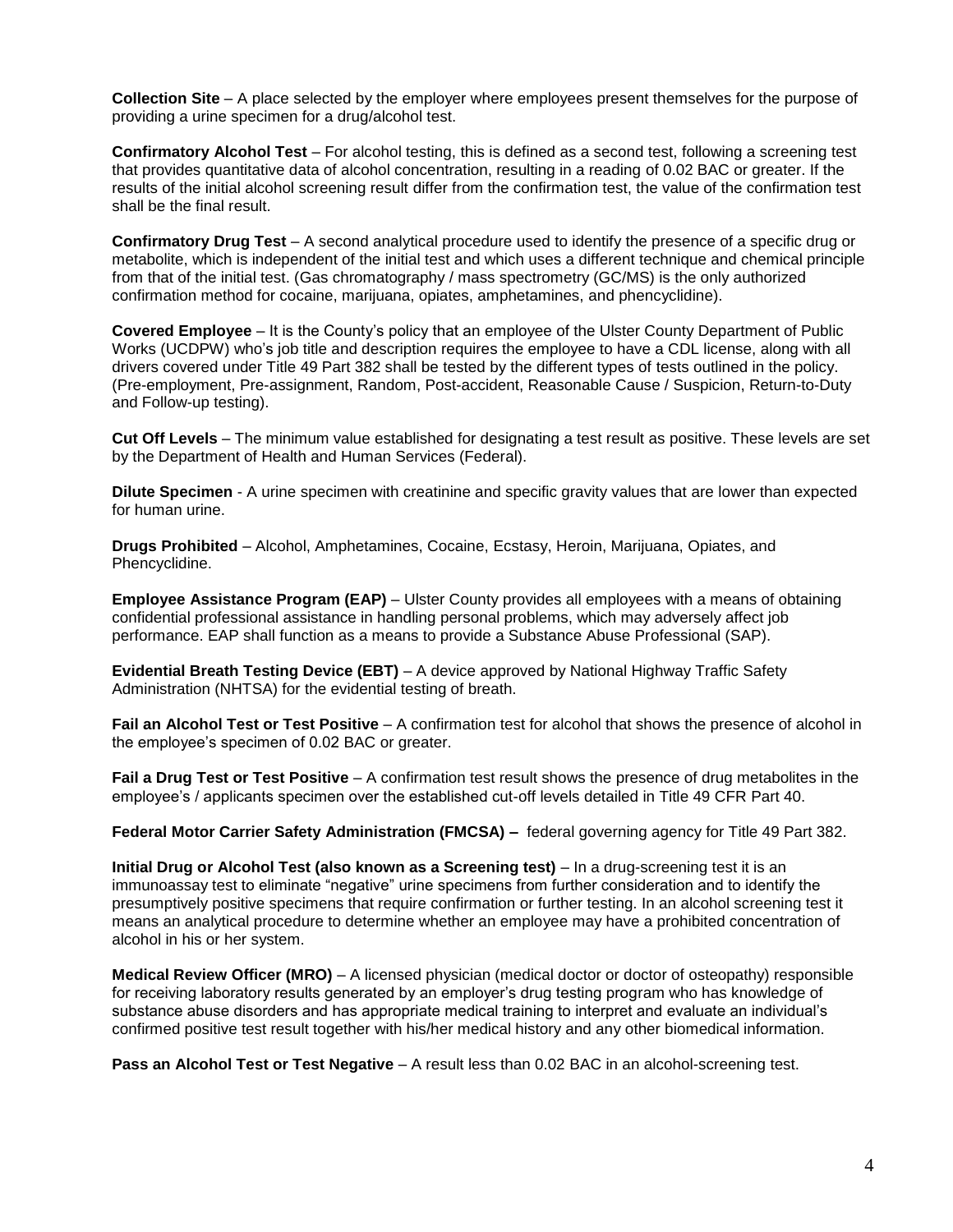**Pass a Drug Test or Test Negative** – A result where the initial testing and/or confirmation testing does not show evidence of any prohibited drug metabolites above the established cut-off levels in the employee or applicant's system.

**Oxidizing Adulterant** - A substance that acts alone or in combination with other substances to oxidize drugs or drug metabolites to prevent their detection. It affects the reagents in either the initial or confirmatory drug test.

**Refusal to Submit (to an alcohol or controlled substances test)** – An employee will be deemed to have refused to take a drug test, which will result in an automatic positive, if the employee:

- (1) Failed to appear at the collections site for any test (except a pre-employment test) immediately or within 30 minutes, plus travel time dependent on work location.
- (2) Fails to remain at the testing site until the testing process is complete.
- (3) Fails to provide a urine specimen for any drug or alcohol test requested under this policy and/or applicable regulations.
- (4) In the case of a directly observed or monitored collection in a drug test, the employee's failure to permit the observation or monitoring of his/her provision of a specimen.
- (5) Fails to provide a sufficient amount of urine when directed and it has been determined, through a required medical evaluation, that there was no adequate medical explanation for the failure.
- (6) Fails or declines to take an additional drug test the employer or collector has directed the employee to take.
- (7) Fails to undergo a medical examination or evaluation as part of the verification process, as directed by the MRO, the SAPM or ASAPM.
- (8) Fails to cooperate with any part of the testing process (e.g., refuses to empty pockets when directed by the collector, behaves in a confrontational way that disrupts the collection process, fails to wash hands after being directed to do so by the collector).
- (9) For an observed collection, fails to follow the observer's instructions to raise employee's clothing above the waist, lower clothing and underpants, and to turn around to permit the observer to determine if the employee has any type of prosthetic or other device that could be used to interfere with the collection process.
- (10)Possesses or wears a prosthetic or other device that could be used to interfere with the collection process.

#### **As an employee who refuses to take a drug or alcohol test, he or she shall incur the consequences of a positive test under this Policy.**

**Substance Abuse Program Manager (SAPM)** – Individual who is responsible for the preparation and administration of this Policy.

**Split Specimen** – In drug testing, a part of the urine specimen that is retained unopened, sent to a first laboratory and transported to a second laboratory in the event that the employee requests that it be tested following a verified positive test of a primary specimen or a verified adulterated or substituted test result.

**Substance Abuse Professional (SAP)** – A licensed physician (Medical Doctor or Doctor of Osteopathy), or a licensed or certified psychologist, social worker, employee assistance professional, or addiction counselor (certified by the National Association of Alcoholism and Drug Abuse Counselors Certification Commission) who has knowledge of alcohol and controlled substance related disorders.

**Verified Test** – A drug test result or validity testing result from a certified laboratory that has undergone review and received a final determination by the MRO.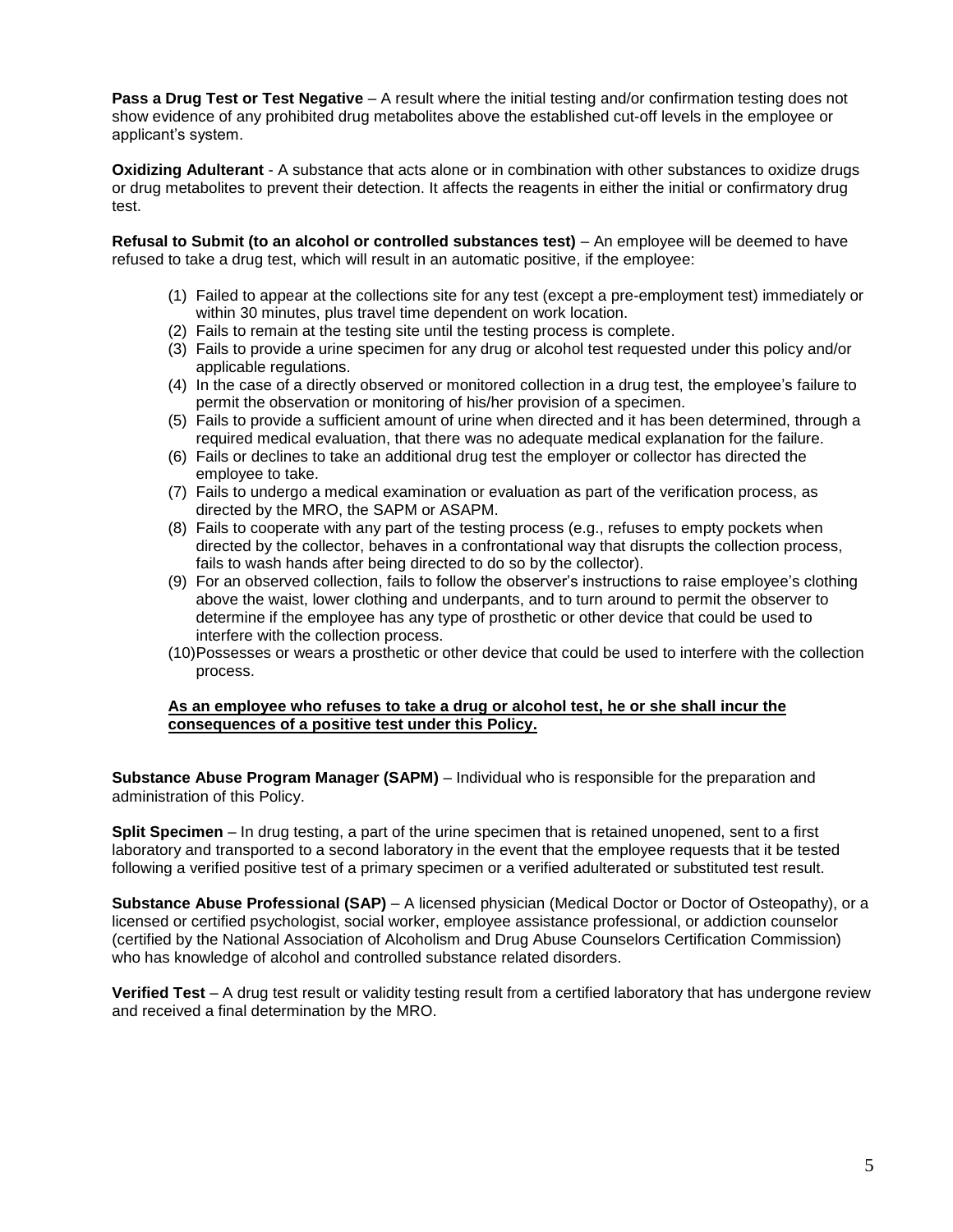#### **Responsibilities**

**Substance Abuse Program Manager (SAPM) and Assistant Manager (ASAPM)** – The SAPM / ASAPM shall be responsible for the administration of the testing program described in this Policy, which complies with Title 49 CFR Part 40, including the scheduling of all drug and alcohol testing associated with this policy. The SAPM/ASAPM shall be responsible for oversight and evaluation of the policy, including the provision of guidance and counseling to employees. This individual shall also review all disciplinary actions applied under the policy for consistency and conformance to applicable local, state, and federal policies and procedures. The SAPM/ASAPM shall also maintain a secure file system on the test results, keep all necessary records, and oversee the Employee Assistance Program (EAP) as it relates to this policy.

**Medical Review Officer (MRO)** – The MRO shall review the laboratory results to verify and validate tests administered under this policy. This individual shall be a licensed physician who has knowledge of substance abuse disorders and the appropriate medical training to interpret and evaluate an employee's confirmed positive test result together with his or her medical history and any relevant biomedical information. The MRO shall follow all procedures set forth in Title 49 CFR Part 40, as amended. The MRO shall not be an employee of the laboratory conducting the drug test unless the laboratory establishes a clear separation of functions, in order to prevent any appearance of a conflict of interest, including providing assurance that the MRO has no responsibility for, and is not supervised by or the supervisor of, any persons who have responsibility for the drug testing or quality control operations of the laboratory. The MRO shall review all medical records made available by the tested employee when it is alleged that a confirmed positive test could have resulted from a legally prescribed medication. The MRO shall not disclose to any third party medical information provided by the employee to the MRO as a part of the testing verification process. This review shall be performed by the MRO prior to the transmission of results to the SAPM or ASAPM. The duties of the MRO with respect to negative results are purely administrative.

**Substance Abuse Professional (SAP)** – The SAP may be a licensed physician (Medical Doctor or Doctor of Osteopathy), or a licensed or certified psychologist, social worker, or employee assistance professional, who has knowledge of and clinical experience with the diagnosis and treatment of drug and alcohol related disorders, or an addiction counselor certified by the National Association of Alcoholism and Drug Abuse Counselors Certification Commission. The SAP shall evaluate any employee who may have refused to submit to a drug or alcohol test or who has received a verified positive drug or alcohol test and as such, requires assistance in addressing problems associated with prohibited drug and alcohol use. The SAP shall evaluate an employee who has a verified positive drug or alcohol test result if he or she has complied with the SAP recommendations. The SAP shall determine when return-to-duty testing is appropriate. The SAP shall set the length and schedule of testing, a minimum of six (6) tests during the first twelve (12) months, which may continue for a period up to five (5) years or sixty (60) months after returning to duty. The SAP may not refer the employee to the SAP's private practice from which the SAP receives remuneration or to a person or organization in which the SAP has a financial interest. The SAP shall follow the procedures and regulations as set forth in Title 49 CFR Part 40.

**Supervisors** – Those supervisors that have been specifically trained to and are responsible for the observation of employee's performance and behavior. Supervisors shall document events which suggest the appropriateness of reasonable cause testing. When applicable, Supervisors shall request that a second supervisor substantiate and concur that reasonable cause testing is warranted under the circumstances presented. **A final determination of testing is made by the Substance Abuse Program Manager or Assistant Manager.**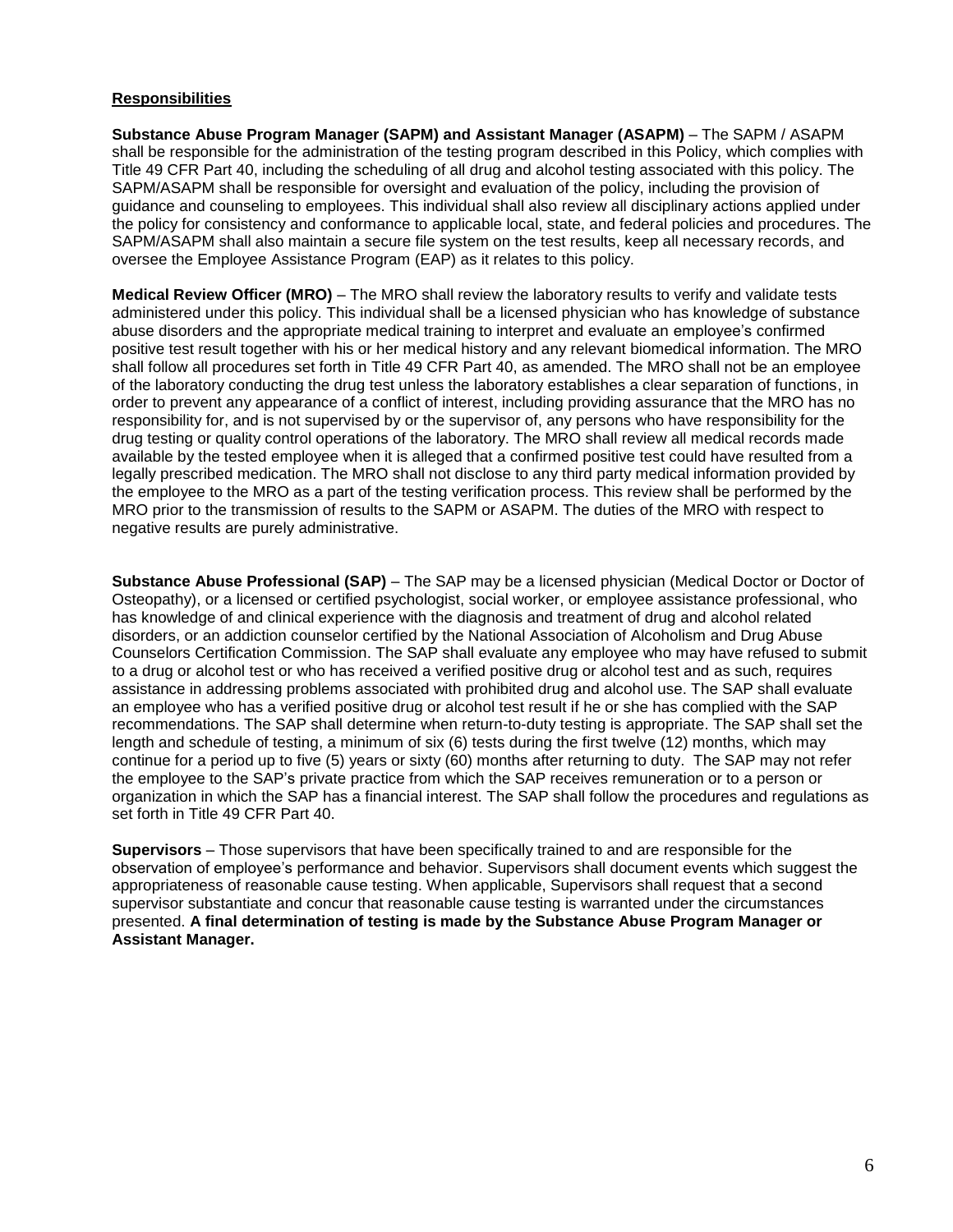#### **Drug and Alcohol Testing**

**Employees Subject to Drug and Alcohol Testing:** All employees of Ulster County who are members of the Civil Service Employees Association, Inc., Local 1000, AFSCME, AFL-CIO, Ulster County Unit # 8950 or nonrepresented management are subject to drug and alcohol testing.

#### **1) Procedure for Notifying Employees:**

All employee members of the Ulster County Civil Service Employees Association (Unit 8950) and nonrepresented management shall receive a copy of the Ulster County Substance Abuse Policy and shall be held responsible for knowing and abiding by the content of this policy. Each employee subject to the policy shall sign a form acknowledging receipt of and agreeing to abide by this policy (Appendix A). Any request for clarification or question regarding the content of this policy shall be directed to the SAPM or ASAPM. All newly hired employees shall receive a copy of the policy and shall review the policy with the SAPM or ASAPM on the day of his/her orientation with Ulster County.

#### **2) Substances for Which Testing Shall Be Conducted:**

The cutoff levels for detecting these drugs / alcohol are as follows:

| Drug Name                                                         | Initial Cut-off Levels (ng/ml)         | <b>Confirmatory Cut-off Levels (ng/ml)</b> |
|-------------------------------------------------------------------|----------------------------------------|--------------------------------------------|
| <b>Alcohol</b><br><b>Amphetamines</b>                             | $0.02$ (gr/lt)<br>1000 (ng/ml)         | $0.02$ (gr/lt)<br>(ng/ml)<br>500           |
| <b>Cocaine metabolites</b><br>Marijuana metabolites               | (ng/ml)<br><b>300</b><br>(ng/ml)<br>50 | (ng/ml)<br>150<br>(nq/ml)<br>15            |
| <b>Opiates - Morphine / Codeine</b><br><b>PCP - Phencyclidine</b> | 2000 (ng/ml)<br>(ng/ml)<br>25          | 2000 (ng/ml)<br>(ng/ml)<br>25              |

(Heroin and Ecstasy are identified in a confirmatory result)

**1. Pre-employment / Pre–assignment** – A pre-employment drug and alcohol test shall be performed and a negative test result received, before an individual is offered employment with the Ulster County Department of Public Works (all positions which require a CDL license for the performance of job duties). A pre-assignment test shall be performed and a negative test result received before an employee who has been out on a leave of absence, or a medical disability, or absent from work 30 days or more for any reason and removed from the random pool.

**2. Random Testing** – All employees whose positions are covered under the Federal Motor Carrier Safety Administration shall be subject to drug and alcohol testing on an unannounced and random basis. The County shall conduct a number of drug tests on these employees equal to at least fifty (50) percent of the average number of covered employees each calendar year, spread reasonably over a twelve (12) month period. In addition, the County shall conduct a number of alcohol tests on these employees equal to at least ten (10) percent of the number of such covered employees each calendar year, spread reasonably over a twelve (12) month period. These rates will be reviewed annually and may be adjusted. (Ulster County adheres to the percentage that is more stringent of the two percentages set by the Federal Transit Administration and Federal Highway Administration as current)

The following is an outline of the key aspects of the random testing selection process.

- a) Employees shall be selected for testing using a computer-based random number generator or equivalent random selection method owned/licensed and operated by the testing site. The numbers generated on the random basis will then be matched with a covered employees social security number or County employee number.
- b) Employees shall remain in the random selection pool at all times regardless of whether or not they have been previously selected for testing.
- **c)** The testing and collection process will be unannounced as well as random. Employees will be notified that they have been selected for testing after they have reported for duty on the day of collection. The time may be at any time the covered employee is working.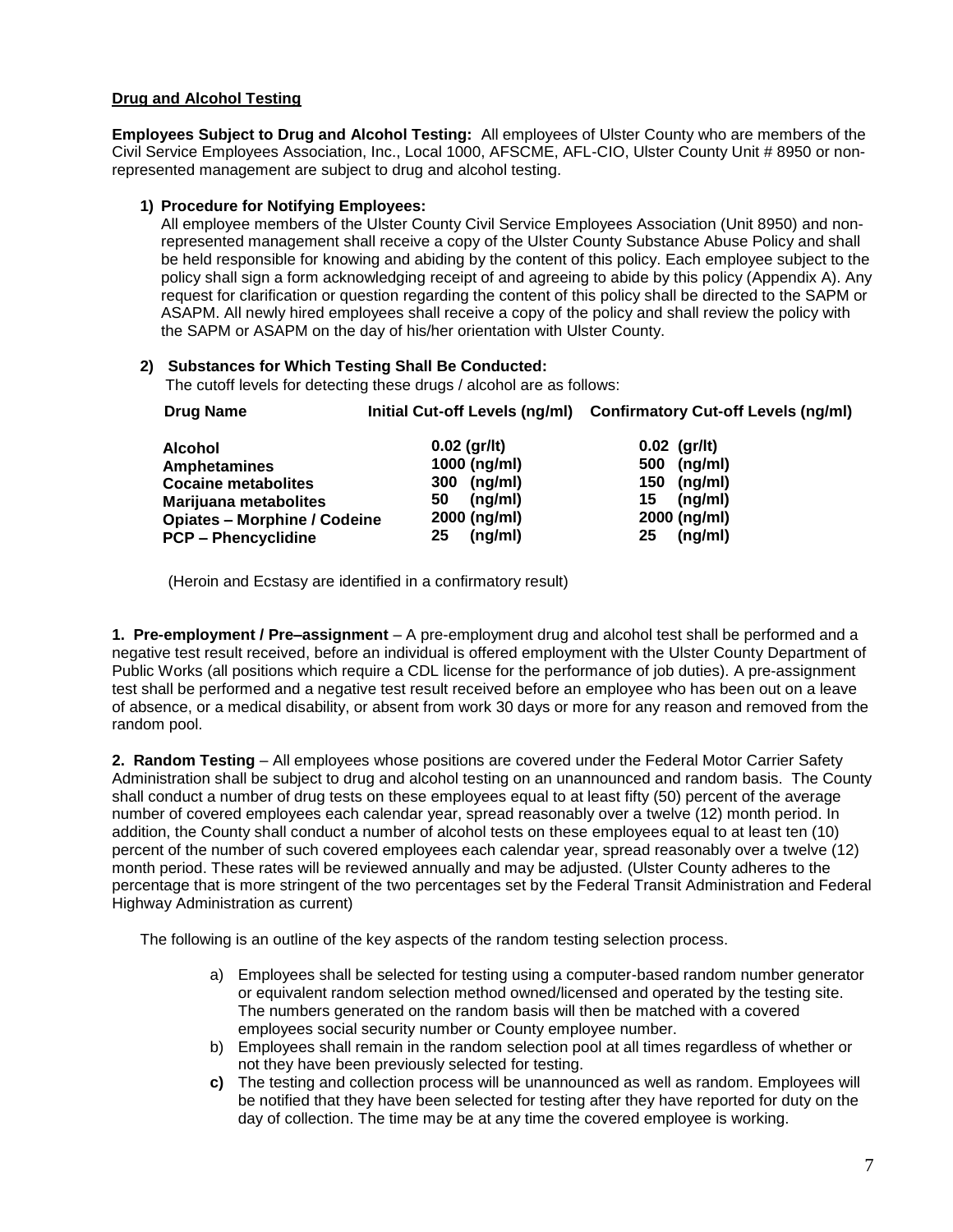#### **2. Random Testing- continued**

- d) Employees will be selected for random testing based on the number of covered employees at the time and the necessary testing rate.
- e) Specimen collection shall be conducted on different days of the week throughout the annual cycle.
- f) The SAPM or ASAPM, on a pre-determined date, shall use the random selection procedures to compile a list of covered employees selected for random testing during that testing cycle.
- g) On the day of the test, the appropriate supervisor shall be contacted with the covered employees' names provided by the random selection process. Once the supervisor notifies the covered employee that he / she has been chosen for the random testing, he / she shall report immediately to the collection site or within 30 minutes, plus travel time dependent on work location.
- h) If an employee, once directed to report for testing, refuses or fails to appear at the collection site within the allotted time, this shall be considered a "refusal to test", and will be treated under the policy as a positive test result.
- i) Upon arrival at the collection site, the employee shall identify him / herself to the collection site personnel by presenting photo identification (i.e. County photo identification, or driver's license).
- j) The employee shall provide his / her urine specimen as directed, and, if applicable, a breath sample, in accordance with the procedures set forth in CFR Title 49 Part 40.
- k) Upon receipt of a documented, formal, written request for a covered employee's test result, made to the SAPM or ASAPM, that employee shall be furnished with a copy of his/her test result.
- l) Random testing shall include drug test screening for alcohol, amphetamines, cocaine metabolites, ecstasy, heroin, marijuana metabolites, opiates – morphine / codeine, and PCP phencyclidine.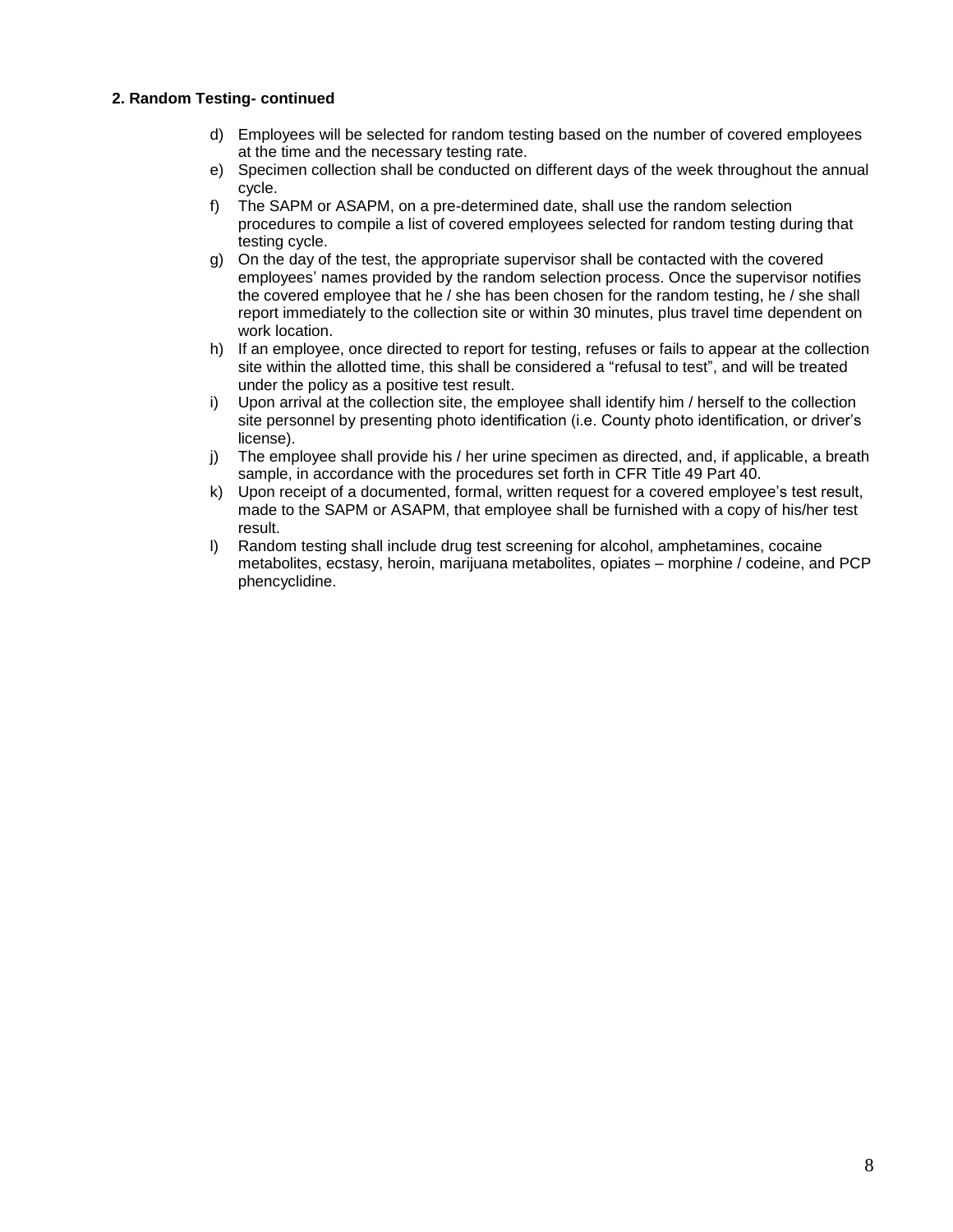**3. Post-Accident Testing** – The following are the guidelines for post-accident testing of an employee(s) covered by the Federal Motor Carrier Safety Administration (FMCSA). The term "Post-Accident Testing" and its determined guidelines for testing are listed below, they apply to employees who utilize a CDL driver's license in the performance of their job or perform an identified safety sensitive job.

If an accident involves the operation of a Commercial Motor Vehicle governed by the FMCSA and the specifics of the accident fall within the parameters for testing below, an employee involved in such accident shall be drug tested as soon as possible but no later than thirty-two (32) hours after the accident. Alcohol testing shall be performed as soon as possible, but no later than eight (8) hours after the accident occurs.

#### **The following procedure involving post-accident testing shall be followed:**

- 1. The employee involved in the accident must immediately notify the shift supervisor
- . 2. A supervisor shall be dispatched to the scene of the accident. They will evaluate the accident against the policy parameters to test under post- accident. If a test is warranted or if they are not sure, the supervisor may contact the SAPM or ASAPM.

#### **3. Policy parameters for post-accident testing:**

- a. **Fatality -** If there is a fatality in the accident, in either vehicle or a pedestrian has been killed, the driver shall be tested. Any covered employee whose performance may have contributed to the accident shall also be tested, they shall be tested for alcohol and drugs, or;
- b. The driver receives a citation within 8 hours (alcohol testing) or within 32 hours (drug testing) of the occurrence under State or local law for a moving traffic violation arising from the accident, if the accident involved:
	- i. Bodily injury to any person who, as a result of the injury, immediately receives medical treatment away from the scene of the accident; or
	- ii. One or more motor vehicles incurring disabling damage as a result of the accident, requiring the motor vehicle to be transported away from the scene by a tow truck or other motor vehicle.
- 4. A supervisor finding that the accident meets the parameters above shall contact the SAPM or ASAPM immediately so that a test may be setup.
- 5. When the supervisor makes contact with the SAPM or ASAPM, together they will arrange transport of the driver or employee involved to the testing site.
- 6. When the testing is complete, arrangements to transport the employee to their residence will be made. The employee shall not drive his or her vehicle home, for the employee maybe under the influence of alcohol or a controlled substance. They shall be told that they will have to pick up their vehicle at a later time.
- 7. The employee shall be placed on paid administrative leave pending the result of the test. They will only be paid for their scheduled days of work they are being held from.
- 8. The result of the test shall dictate the next step, either return to work or be subject to the consequences of a positive test.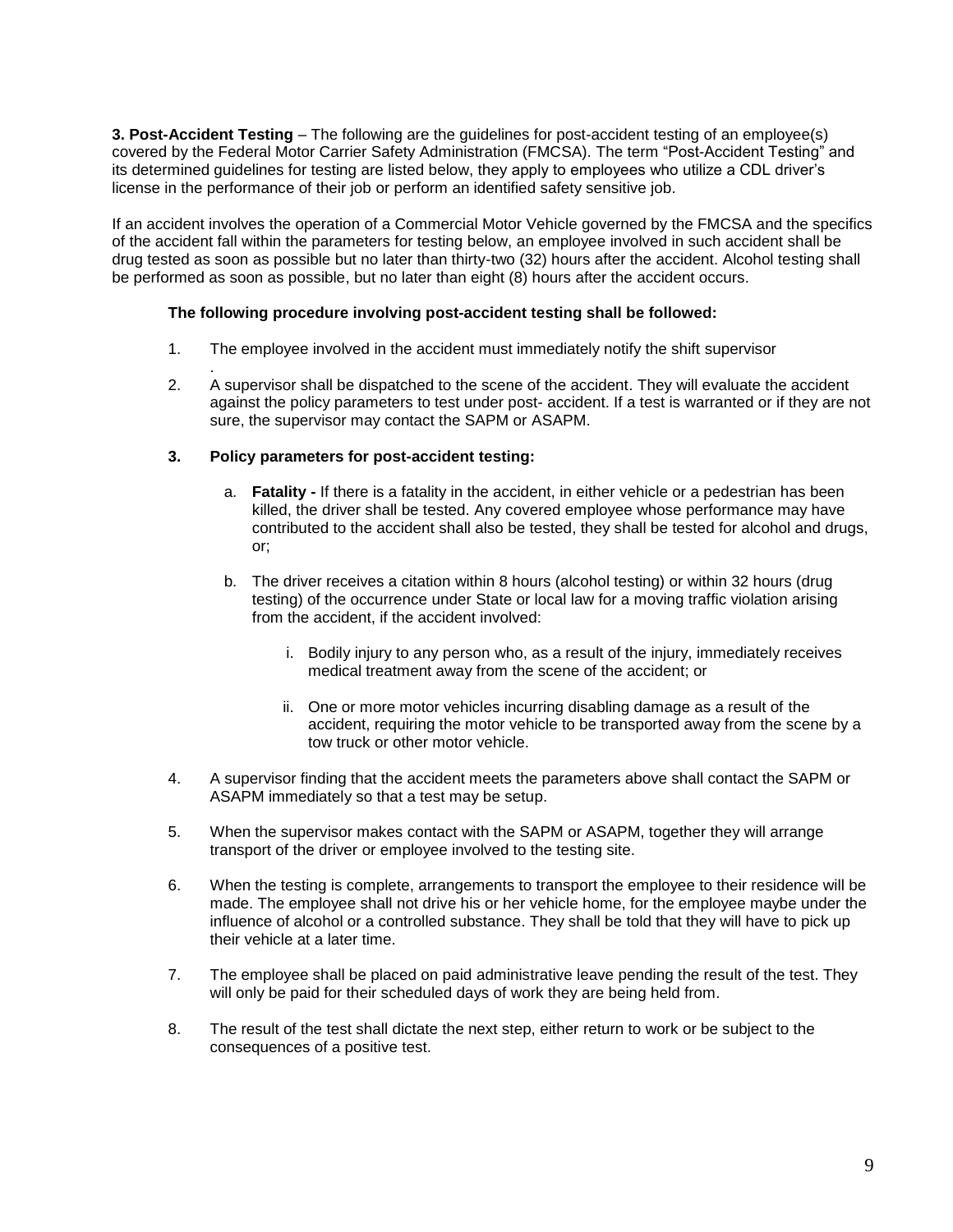#### **Post-Accident Testing - continued**

#### **An accident where our driver or employee has been injured:**

- 1. If the employee is being treated at the hospital as a result of the accident, the supervisor shall contact the SAPM or ASAPM to inform him/her of the situation. When medical treatment allows, drug and/or alcohol testing shall be performed at the hospital or the collection site within the timeframe generally allotted for testing under this policy. Alcohol testing shall occur first. If an alcohol test is not administered within two (2) hours following the accident, documentation must be provided by the supervisor to the SAPM or ASAPM and maintained on file, stating the reasons why the test was not promptly administered. If the employee has not been tested within eight (8) hours following the accident, all attempts to test for alcohol must cease. If an alcohol test is not performed, the supervisor shall prepare and produce documentation to be given to the SAPM or ASAPM for the file, stating the reasons why the test was not performed. If an initial alcohol test results in a reading of 0.02 BAC or greater, a confirmatory test shall take place no more than thirty (30) minutes after the initial test. If the confirmation test is greater than 0.02 BAC, the BAT must notify the SAPM or ASAPM immediately. The SAPM or ASAPM will then notify the supervisor of the test results. Urine collection for the drug test shall be performed within 32 hours.
- 2. After testing is completed, the employee will not be allowed to return to his / her position until a negative test result is received by the SAPM or ASAPM. The employee shall be placed on paid administrative leave pending the result of the test and only be paid for the days they had been scheduled to work but were held out pending the results of the test.
- 3. **The employer shall also drug and alcohol test any other covered employee whose performance could have contributed to the accident, as determined by the employer using the best information available at the time of the decision.**

Any employee who is involved in an accident that triggers drug and alcohol testing under this policy must remain readily available for testing. If the employee does not do so, the employer can treat such behavior as a refusal to test, which will result in a positive test consequence. However, the employee shall be permitted to leave the scene of the accident to obtain emergency medical assistance or to receive any necessary medical attention.

|                                                                                  |            | Type of Accident Involved Citation Issued to the CMV Driver Test must be performed by employer |
|----------------------------------------------------------------------------------|------------|------------------------------------------------------------------------------------------------|
| Human Fatality                                                                   | Yes<br>No. | Yes<br>Yes                                                                                     |
| Bodily injury with immediate<br>ii.<br>medical treatment away from<br>the scene. | Yes<br>No. | Yes<br>No.                                                                                     |
| iii. Disabling damage to any motor<br>vehicle requiring tow away.                | Yes<br>No. | Yes<br>No                                                                                      |

#### **TABLE FOR t382.303 (A) and (B)**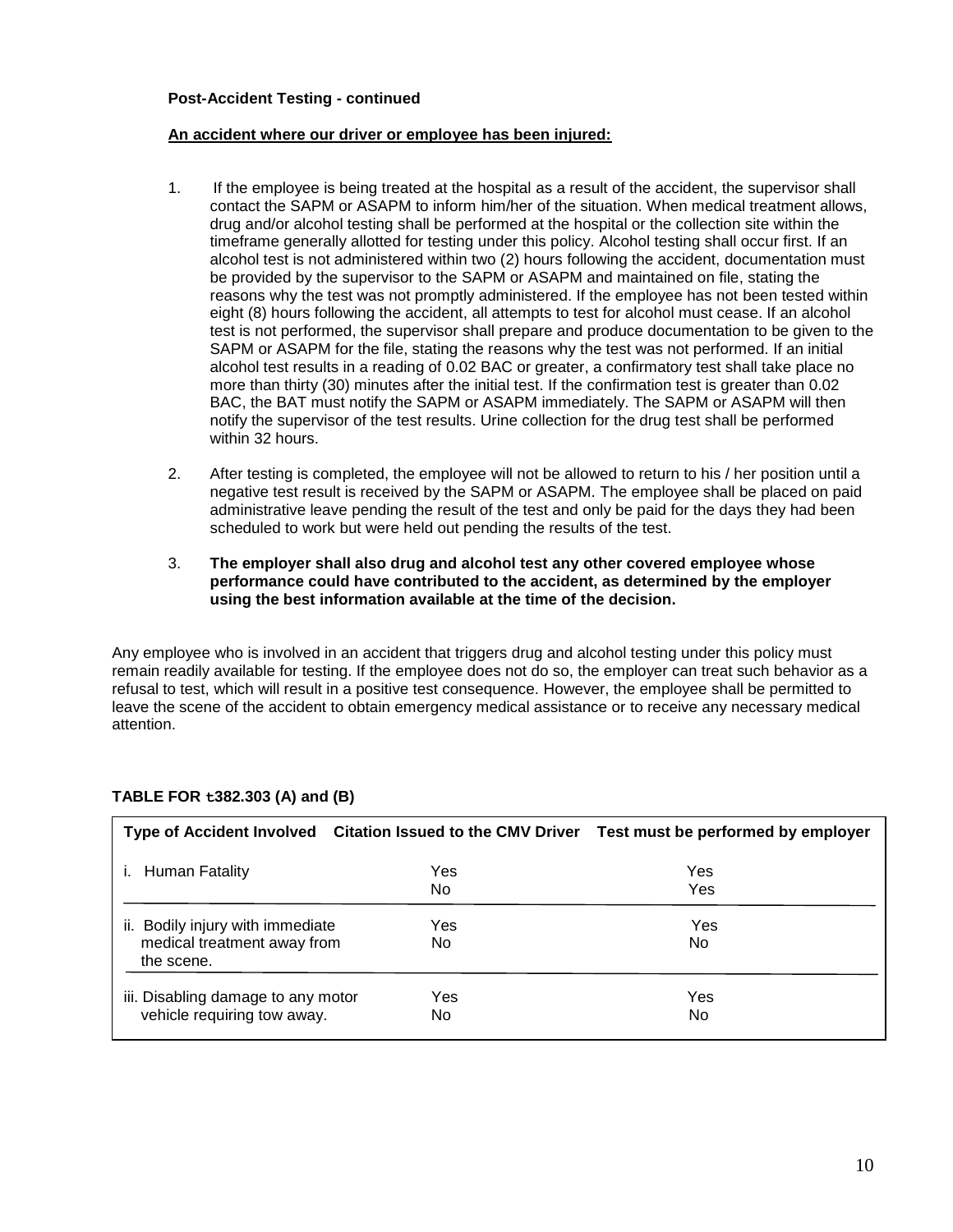**4. Reasonable Cause / Suspicion Testing** – Reasonable cause / suspicion testing is designed to provide supervisors with a tool to identify drug / alcohol affected employees who may pose a danger to themselves and/or others in their job performance. A supervisor may have reason to believe that an employee may be at work in a condition that raises concern regarding his/her safety or productivity or the safety of others. A supervisor must then make a decision as to whether there is reasonable cause to initiate the process to request a reasonable cause / suspicion test to be performed.

The test "Reasonable Cause / Suspicion" has always been a test associated with drug and alcohol testing for employees covered FMCSA and FTA since 1995. **In 2009 when Ulster County began to be governed by a County Executive, it became policy subjecting all CSEA bargaining unit members (employees) and non-union management to be tested, if warranted under reasonable cause / suspicion testing.**

**In a Reasonable Cause / Suspicion test, all substances, Alcohol, Amphetamines, Cocaine Metabolites, Ecstasy (MDMA), Heroin, Marijuana Metabolites, Opiates – Morphine / Codeine, PCP – Phencyclidine, are tested for.** (Ecstasy and Heroin are identified in a confirmatory result)

#### **Procedure for Utilizing "Reasonable Cause / Suspicion Testing**

- 1) In order for supervisor to utilize reasonable cause / suspicion testing, the supervisor shall receive two (2) hours of training every three (3) years on the physical, behavioral, speech and performance indicators of probable misuse of alcohol or use of prohibited drugs.
- 2) The supervisor executing reasonable cause / suspicion must have **current** training. The training for a supervisor shall be every three years as agreed upon with the CSEA union. Should a supervisor who is not up to date with training or a supervisor who has not had the training encounters a situation where they think an employee may be under the influence of a controlled substance or alcohol, that supervisor may contact the SAPM or ASAPM for assistance. They may also find another supervisor in the area who has current training and ask for their assistance. Most important is that the supervisor who has observed the situation or problem acts immediately.
- 3) Once an observation of an employee has been made by the supervisor or it has been brought to the attention of a supervisor, that an employee is exhibiting signs of being under the influence of a prohibited substance as outlined in this policy, the supervisor is obligated to investigate the situation, or occurrence. **The occurrence must be directly observed by the initiating supervisor, it cannot be decided on hearsay.**
- 4) The supervisor is advised to obtain assistance from another trained supervisor or appropriate employee to assist and witness the situation and provide additional documentation.
- 5) The supervisor shall instruct their assistant to initiate contact with the Substance Abuse Program Manager (SAPM) or the Assistant Substance Abuse Program Manager (ASAPM) through the provided contact information. During regular business hours they may be contacted through the Safety Office at 340-3410. If it is after normal business hours, the SAPM or ASAPM may be contacted through the County's Emergency Management Center (911), at 338-1440. Inform the management center dispatcher of your situation and tell them you are trying to reach the Safety Officer or Deputy. They will page us and inform us of the situation. Be sure to provide an exact location and contact number. When contact of the SAPM or ASAPM is made they will respond and provide setup for the test.
- 6) The supervisor shall use the County's "Reasonable Suspicion / Supervisor's Observation" form.
- 7) The supervisor with assistance shall approach the employee and remove him / her from their work area and bring the employee to a private location in order to review the circumstances that initiated this pending reasonable cause test.
- 8) After informing the employee of their undesirable actions or unsafe actions, the supervisor shall ask the employee if they are willing to test. The supervisor shall inform the employee that if they refuse to test it will count as an automatic positive test.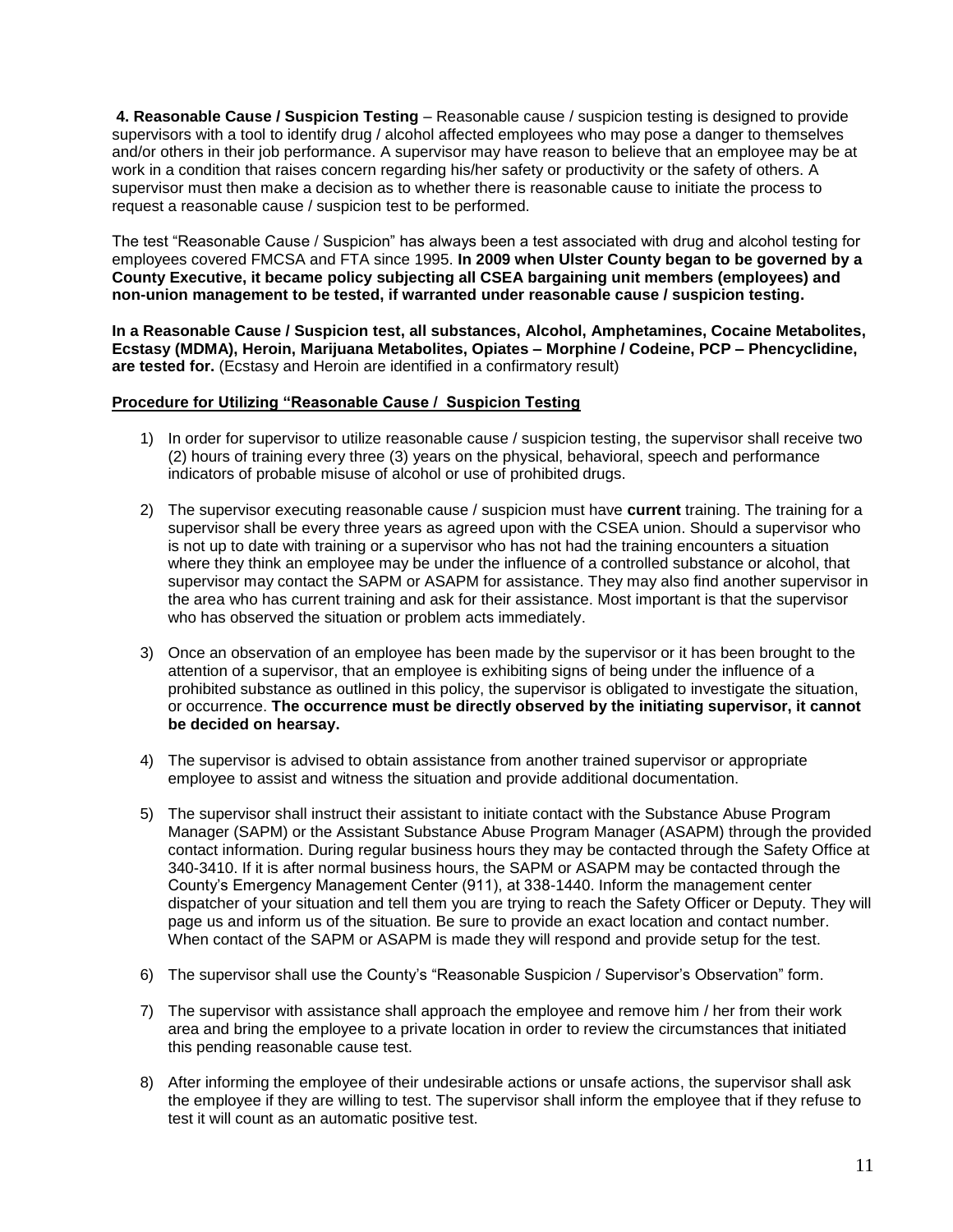#### **Procedure for Utilizing "Reasonable Cause / Suspicion Testing - continued**

- 9) The supervisor shall inform the employee that with a refusal they will have to be transported to their residence (gender specific) and that someone may pickup their car later. At this point the employee will be an automatic positive for their refusal to test. But, since the supervisor has reason to believe the employee is under the influence and the employee refuses to test, there is liability in allowing this employee to drive his or herself home if they were to have an accident.
- 10) If the employee becomes unmanageable or belligerent and tries to leave of his or her own accord, the supervisor shall inform the employee that they will be forced to contact Law Enforcement (Sheriff's Dispatch 338-3640) because they are suspected to be driving while under the influence.
- . 11) If the employee decides to cooperate with the testing process, the supervisor will inform the employee, that they may contact counsel or have a Union representative present, as long as such attempts do not result in undue delay in the testing process. Reasonable efforts shall be made, without delaying the testing process, to assist the employee in contacting legal counsel or a Union representative if requested by the employee.
- 12) The "Reasonable Cause / Suspicion form should be complete with narratives and signatures upon arrival of the Program Manager or Assistant in order to expedite a test.
- 13) Upon arrival of the Program Manager or Assistant, the form will be reviewed, and an assessment and observation shall be made of the employee.
- 14) If the test is to proceed the employee shall be transported to the testing site, by appropriate gender or accompanying supervisor.
- 15) When the test is complete the employee shall be transported to their residence and shall be placed on paid administrative leave (dependent on work schedule and time of test) until a test result has been received. The paid leave is for days the employee would have worked if not being held out of work pending a test.
- 16) If the test is negative the supervisor will be contacted by the SAPM or ASAPM in order to return the employee to work.
- 17) **If the test is positive, the employee shall incur the consequences of a positive test, as outlined in this policy and will be required to contact EAP for counseling, If the employee refuses counseling, dismissal proceedings shall be initiated immediately for failure to adhere to the policy.**

**5. Return-to-Duty Testing** – If an employee is on suspension from his/her position as result of a positive test and is in treatment with a SAP, the employee shall be subject to return-to-duty testing. The return-to-duty test will be setup after the SAP contacts the SAPM or ASAPM to inform them that the employee is ready to return to work. County policy for return-to-duty testing shall be a comprehensive test for alcohol and drugs. Before an employee can return-to-duty he/she shall have a negative test result for drugs and alcohol. The employee shall test for alcohol and have a reading of less than 0.02 BAC before being allowed to return to duty. When the test results are received by the SAPM or ASAPM and confirmed negative, the department head or supervisor will be contacted. **If the employee's return-to-duty test is positive, this counts as the employee's second positive test with their career with Ulster County and would result in dismissal through section 75 proceedings.**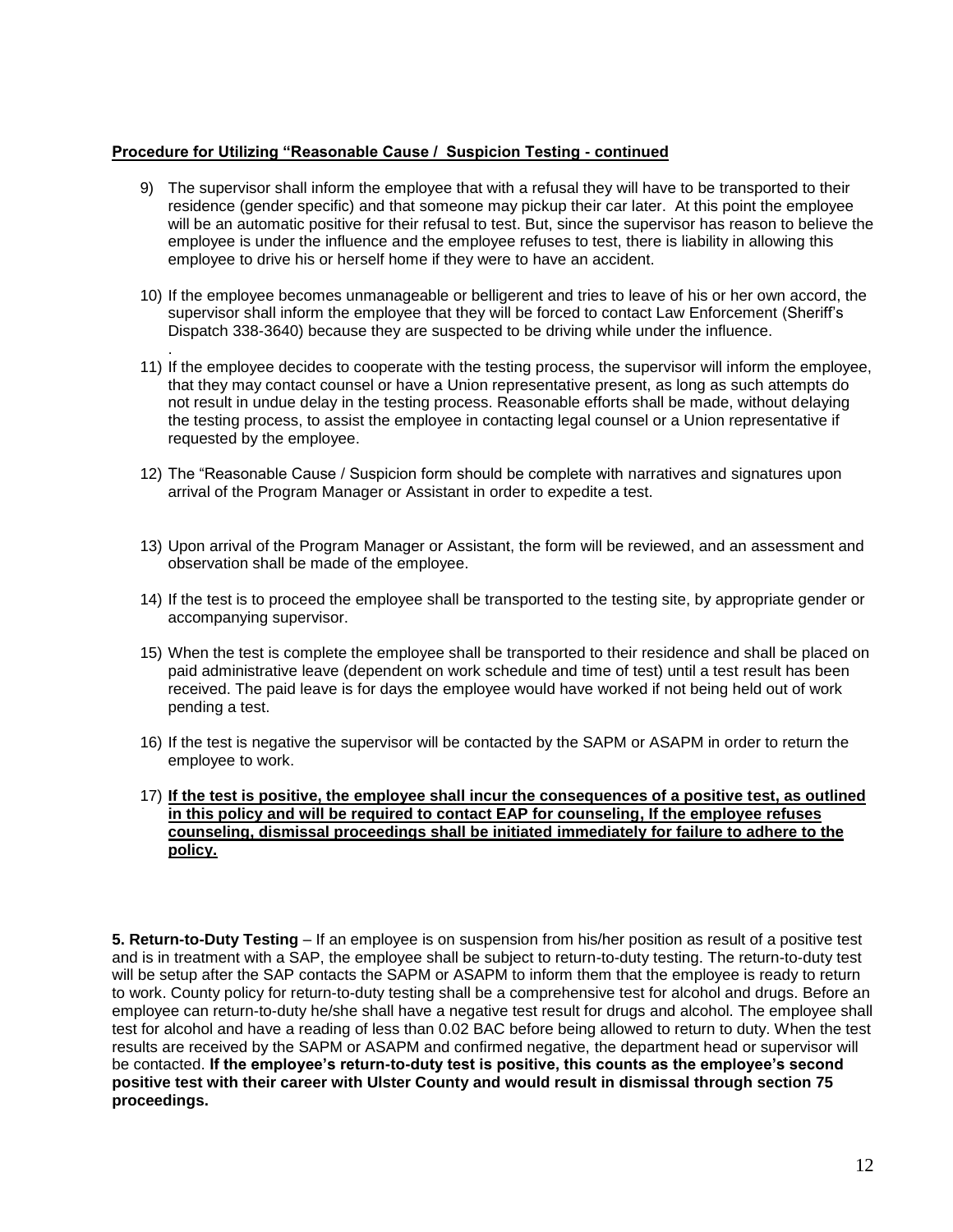**6. Follow-up Testing** – Based on the SAP's recommendation, an employee who has a negative return-toduty test, and has returned to work, the employee shall be subject to unannounced follow-up testing. The SAP will determine the frequency and duration. There shall be a minimum of six (6) tests in the first twelve (12) months of the employees return. Follow-up testing may continue up to period of five (5) years following the employee's return to duty. The frequency of the tests, are set by the SAP. In addition to follow-up testing, employees remain in the random pool, and are subject to normal random testing under this Policy.

#### **Review of Drug Testing Results and Consequences**

**1. Negative Results** – Negative test results are given directly to the SAPM or ASAPM from the MRO and collection site.

**2. Positive Results** – The Medical Review Officer (MRO) shall review confirmed positive test results. A positive test result does not automatically indicate that an employee/applicant has used drugs in violation of this policy. The MRO shall review the results for possible alternate medical explanations when necessary.

a) Following the MRO's review of a positive test result, the MRO shall contact the tested employee, review all medical and prescription history of the employee, and question the employee about the test results. **The MRO shall not disclose to any third party, medical information provided by the employee to the MRO as part of the testing verification.** The MRO will use all available information to verify a laboratory positive test. After the complete review of all information by the MRO, the MRO will verify the test result. After making a good faith effort to contact the subject employee using contact information provided by the employee, the MRO shall contact the SAPM or ASAPM to notify them of the employee's verified positive test result.

b) **If the employee disagrees with the test results, following notification of the confirmed verified positive test, the employee shall have seventy-two (72) hours from the notification of the positive by the MRO in which to request the MRO to authorize a test of the split specimen.** Upon request, the MRO shall have the split sample analyzed at a different certified laboratory. If the analysis of the split sample fails to confirm the presence of the drug(s) found in the primary specimen, is unavailable, inadequate for testing, or un-testable, the MRO shall cancel the test and report the cancellation and reasons for it to the SAPM or ASAPM and employee.

**The employee shall be responsible for payment of the testing of the split sample, if the split sample is found to be positive. If the split sample test comes back negative the County will reimburse the employee for the costs incurred for the reanalysis.**

c) Following the MRO's review with the employee and verification of a positive test result, the MRO will then contact the SAPM or ASAPM to notify them of the confirmed verified positive test result.

d) Following notification of a confirmed verified positive test of an employee, the SAPM or ASAPM shall contact the supervisor with that information. The SAPM or ASAPM will then begin to process the necessary paperwork for the supervisor / employee punitive review meeting.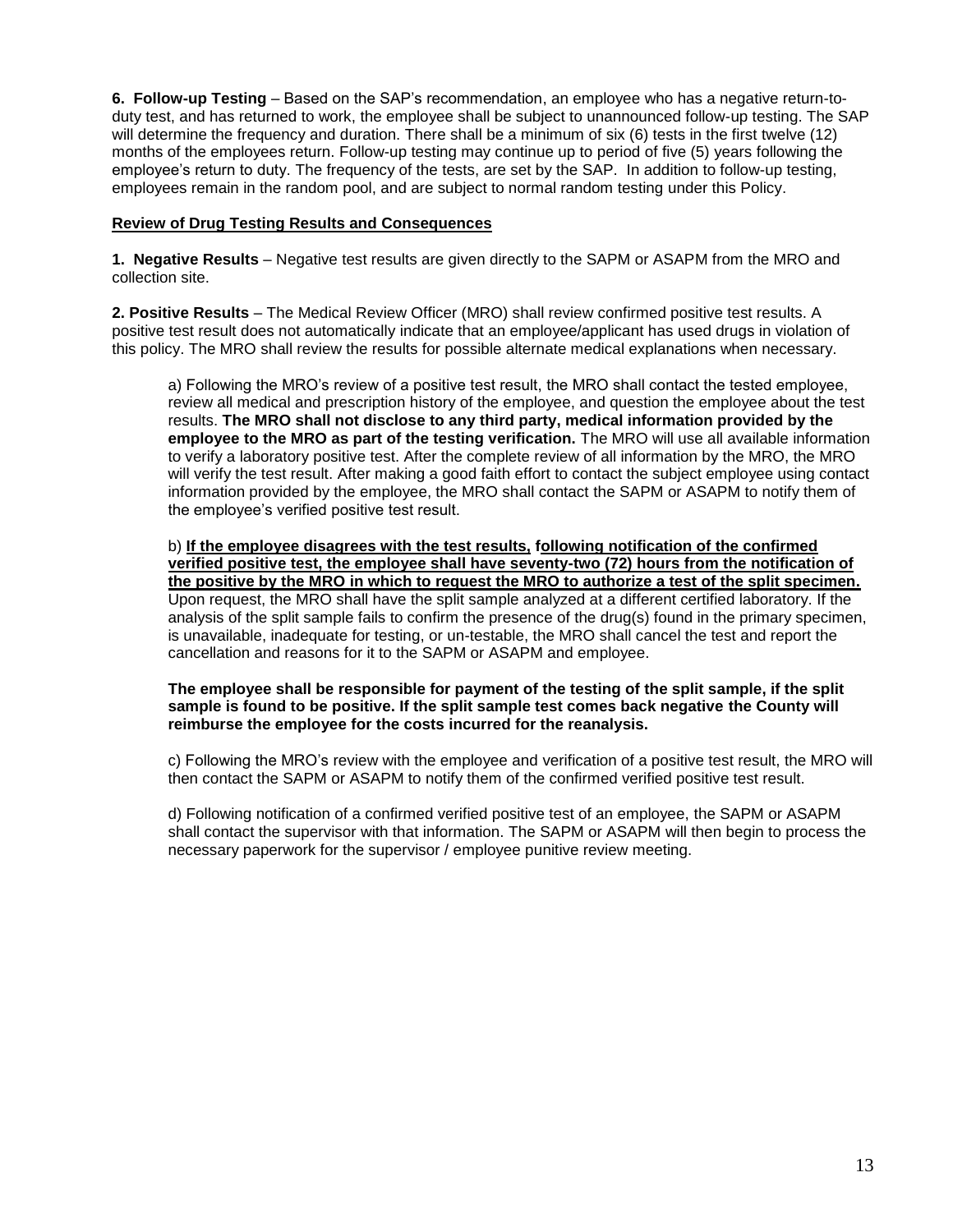#### **Review of Drug Testing Results and Consequences – continued**

#### **3. Punitive Review with Employee**

**The employee shall be given a reasonable opportunity to contact counsel or a union representative, as long as such attempts do not result in undue delay in the review process. Reasonable efforts shall be made, without delaying the review process, to assist the employee in contacting legal counsel or a Union representative, if requested by the employee.** 

**The punitive review process includes the following:**

- **1) Immediate suspension without pay following the conclusion of the punitive review. This begins the suspension period.**
- **2) Review and completion of the employee information disclosure form; this form authorizes the release of information regarding the progress of the treatment with the SAP to be released to the SAPM or ASAPM.**
- **3) In this review the employee shall be provided with the phone number in order to contact EAP. The employee is told they have 48 hours following the end of the review to contact EAP to setup counseling. The time is documented by the SAPM or ASAPM.**
- **4) EAP shall be contacted by the SAPM or ASAPM following the end of the punitive review. EAP is given the time of the end of the punitive review and are told to expect a call from the employee in order to setup mandatory counseling. Should the employee fail the 48 hours allotted to call EAP, the employer shall begin dismissal proceedings immediately for failure to comply to the policy, EVEN IF IT IS THE EMPLOYEE'S FIRST POSITIVE TEST.**
- **5) Shall the employee complete EAP counseling after their first positive and has returned to work after a negative return to work test, then any second positive test for alcohol or drugs in an employee's career with Ulster County, including the first return-to-work test, if positive, shall result in immediate termination of employment.**

#### **4. Punitive Suspension Details**

1) **30 Day Suspension (consecutive days including weekends)**

**a) A positive test for drugs; or**

- **b) A positive alcohol test at a level of 0.04 BAC or greater.**
- 2) **A positive alcohol test at a level of 0.02 BAC up to a level of 0.04 but not to include 0.04 BAC.**

| a) 1 <sup>st</sup> occasion-   | 5 day suspension without pay (no treatment plan required)  |
|--------------------------------|------------------------------------------------------------|
| b) $2^{nd}$ occasion-          | 10 day suspension without pay (no treatment plan required) |
| c) $3^{\text{rd}}$ occasion-   | 15 day suspension without pay (no treatment plan required) |
| $d)$ 4 <sup>th</sup> occasion- | 30 day suspension without pay (EAP Counseling Required)    |

3) **Suspension begins the day of the punitive review process.** 

4) **An employee may not use his/her accrued/earned leave time to substitute for the unpaid suspension.**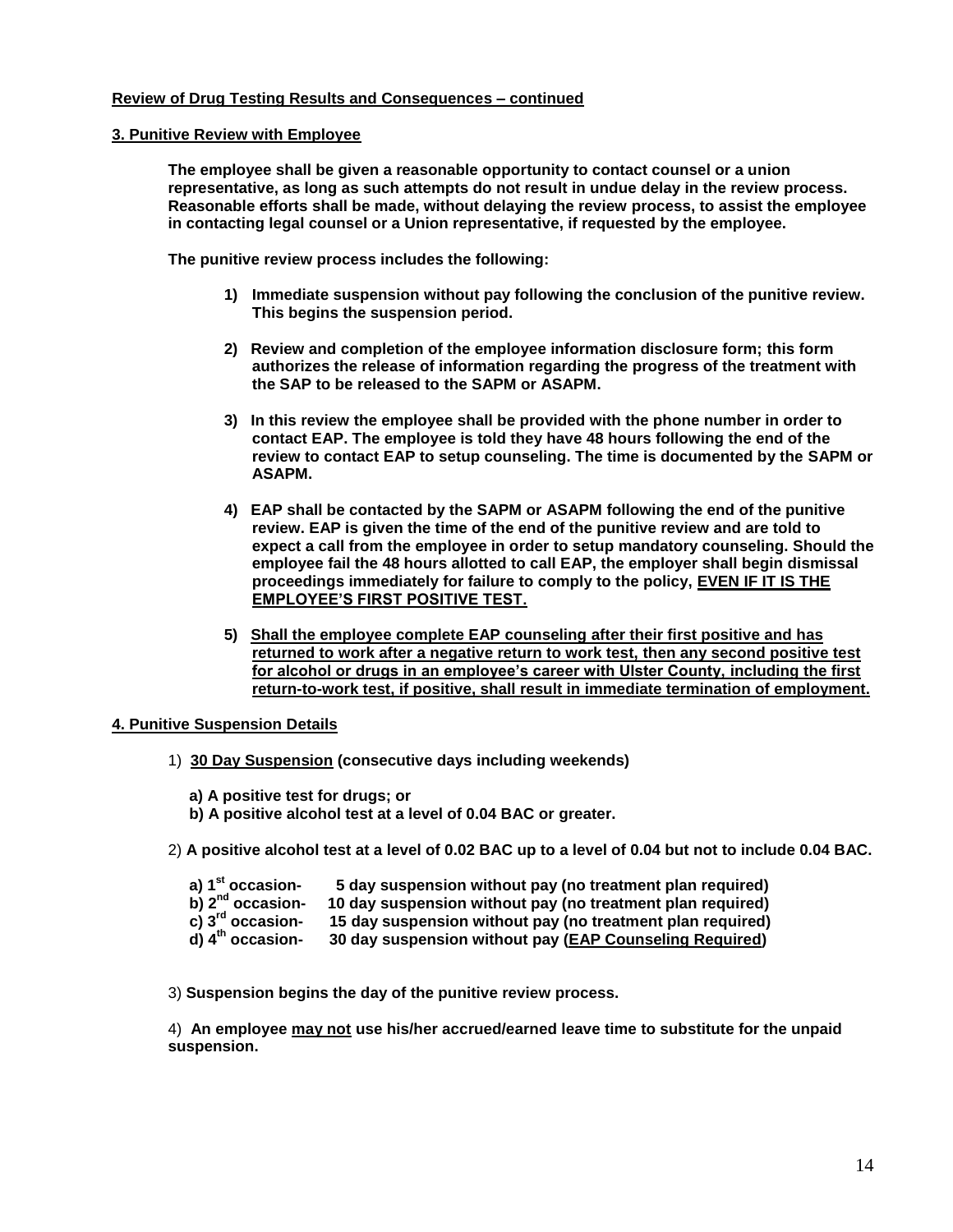#### **Review of Drug Testing Results and Consequences – continued**

#### **4. Punitive Suspension Details - continued**

5) **Completion of a thirty (30) day suspension does not mean the employee has been cleared to return-to-duty**. At this point, the employee should be in treatment with his/her SAP. The SAP shall have the authority to decide when the employee is ready a for return-to-duty test. When the SAP decides that the employee is eligible to return to work, the SAP shall contact the SAPM or ASAPM in order to inform them that return-to-duty testing should occur.

6) **If an employee has completed an unpaid thirty (30) day suspension and has not been cleared by the SAP for a return-to-duty test, the employee may then begin to use any accrued/earned leave time he/she might have.** If their accrued/earned leave time is depleted, the employee shall remain on unpaid leave until such time as his/her SAP has cleared the employee for a return-to-duty test. The test shall be setup by the SAPM or ASAPM and a negative test result received by the SAPM or ASAPM, before any employee shall be called back to work

#### **Retention of Specimens**

**A. General** – Specimens that yield positive results on confirmation must be retained by the laboratory in properly secured, long-term storage for at least 365 days.

#### **B. Retention Period**

- 1) Within this 365 day period, the employee or his/her designated representative, or other state agencies with jurisdiction, or the County may request in writing that the specimen be retained for an additional period extending beyond this time.
- 2) If the laboratory does not receive the request to retain the sample within the 365 day period, the sample may be discarded.
- **3)** Because some analytes deteriorate or are lost during freezing and / or storage, quantitation for a retest is not subject to specific cutoff requirements but must provide data sufficient to confirm the presence of the drug or metabolite.

#### **Record-keeping Procedures**

#### **A. General**

- **1)** The SAPM or ASAPM shall maintain a confidential, double locked file system for drug and alcohol test results.
- **2)** Drug / Alcohol test results shall not be included in personnel files. Information regarding an individual's drug and alcohol testing results or rehabilitation may be released only upon written consent of the affected employee, except:
	- a) such information must be released regardless of consent to a government agency as a part of an accident investigation; or
	- b) such information may be disclosed regardless of consent in a lawsuit, grievance or other proceeding initiated by or on behalf of the employee and arising from a verified positive drug or alcohol test.

**B. Statistical Data** – Statistical data related to drug and alcohol testing and rehabilitation that are non-name specified, along with supervisory training records may be released to governmental agencies upon request.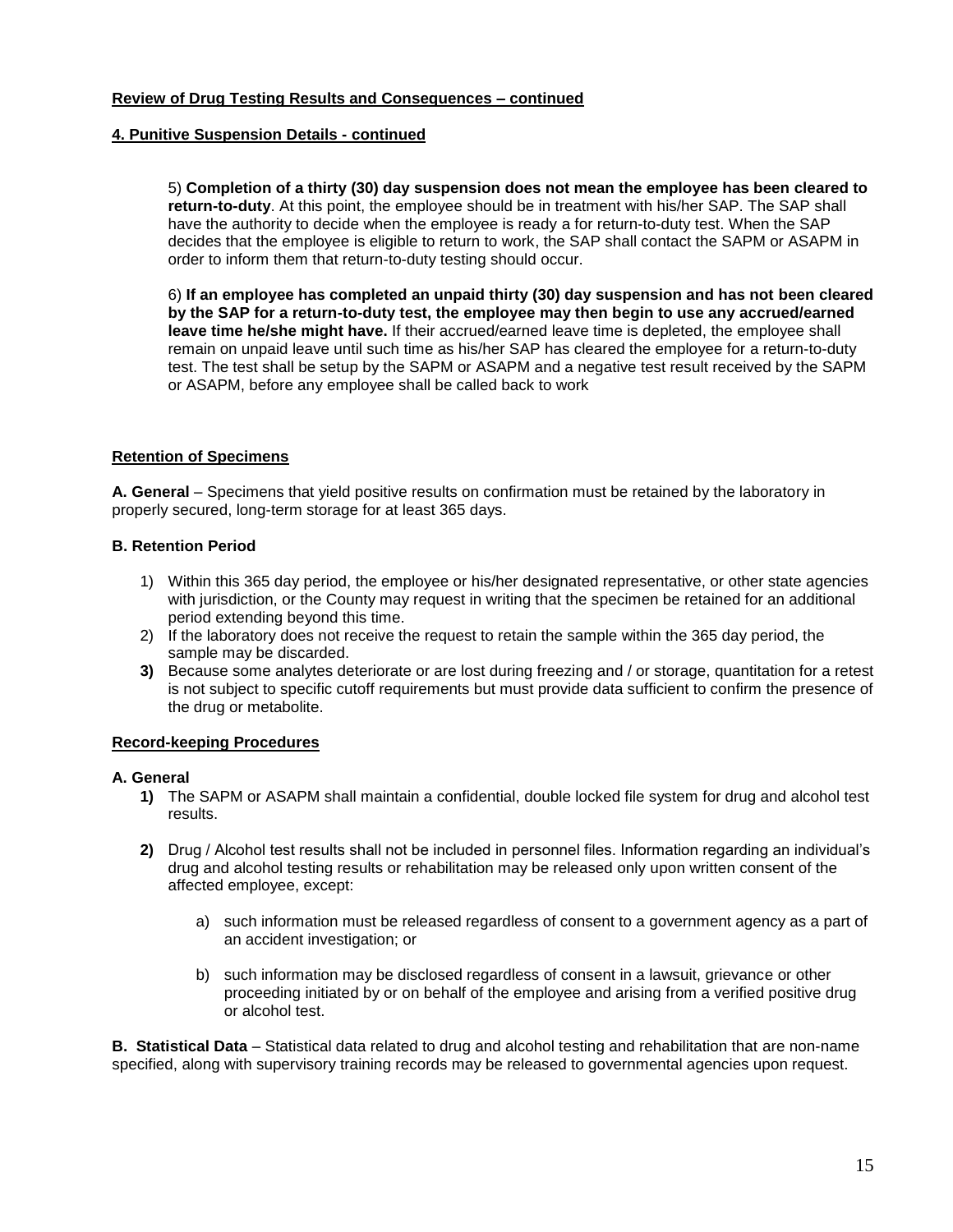#### **Record-keeping Procedures - continued**

**C. Record Retention** – The County shall maintain records relating to the administration of this policy in a confidential, double-locked file system. All records of an employee's drug and alcohol testing shall be maintained, at a minimum, for the length of an employee's employment with the County.

**D. Employee Access** – Any employee is entitled, upon written request, to obtain copies of any records pertaining to that employee's drug and alcohol file.

#### **Substance Abuse Policy Personnel and Services**

#### **1. Ulster County Safety Office**

**Office Hours: Monday – Friday 8am – 4:00 pm (845) 340-3410**

**After business hours: the SAPM or ASAPM may be contacted through 911 at 338-1440.**

**Physical Address:** 380 Boulevard, Kingston, NY,12401

**Mailing Address:** P.O. Box 1800, Kingston, N.Y. 12402

**Substance Abuse Program Manager (SAPM)**

Diane K. Beitl – U.C. Safety Officer

#### **Assistant Substance Abuse Program Manager (ASAPM)**

Emmett L. Vedder – U.C. Deputy Safety Officer

#### **2. Collection Site:**

Emergency One, 40 Hurley Ave., Kingston, N.Y. 12401 (845) 338-5600

#### **3. Medical Review Officer (MRO)**

Emergency One, 40 Hurley Ave., Kingston, N.Y. 12401 (845) 338-5600

#### **4. Employee Assistance Program (EAP)**

Emergency One, 40 Hurley Ave., Kingston, N.Y. 12401 – (845) 338-5600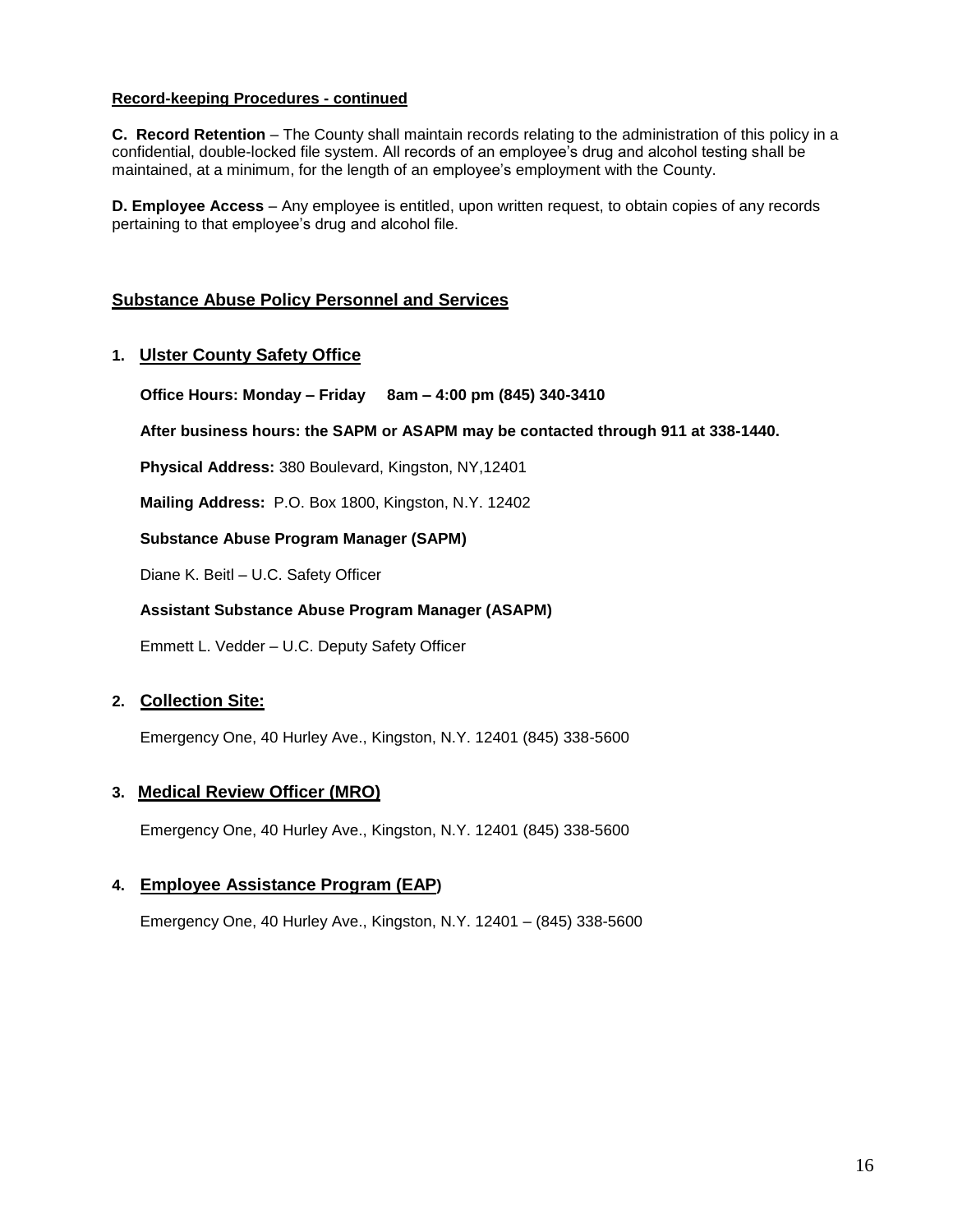#### **Appendix A**

#### **EMPLOYEE RECEIPT of ULSTER COUNTY'S SUBSTANCE ABUSE POLICY**

**Return this completed form to the Substance Abuse Program Manager or the Assistant Substance Abuse Program Manager.**

**Print Employee Name:**

I have received and will read the Ulster County Substance Abuse Policy. I understand that I will be held responsible for the content of this Policy and I agree to abide by the Policy. If I need any clarification or if I have any questions regarding the content of this Policy, I will address them with the Substance Abuse Program Manager or the Assistant Substance Abuse Program Manager.

I understand that a violation of this Policy may be grounds for immediate termination of my employment.

| Employee Name (please print): |  |
|-------------------------------|--|
| <b>Employee Signature:</b>    |  |
| Date Signed:                  |  |
| Witnessed by:                 |  |

## CDPW - Non-Union Mgmt.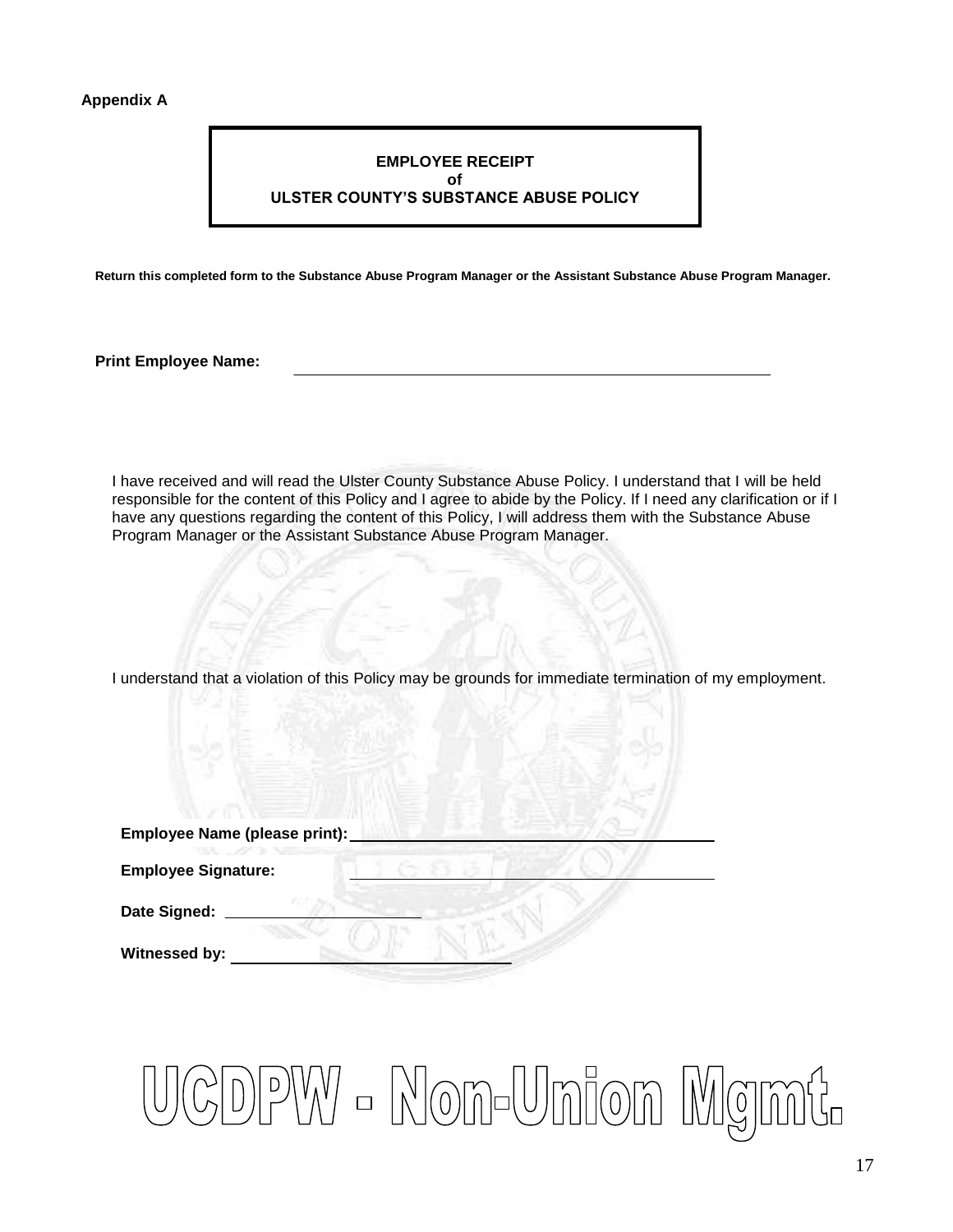|                       | <b>REASONABLE SUSPICION - SUPERVISOR'S OBSERVATION</b><br>Complete this checklist when you have reasonable suspicion that an employee is under the influence of a prohibited drug or alcohol. |                                        |
|-----------------------|-----------------------------------------------------------------------------------------------------------------------------------------------------------------------------------------------|----------------------------------------|
| <b>Employee Name:</b> | Social Security #:                                                                                                                                                                            | Day / Time of Incident or Observation: |

| Employee Name.               | SUCIAL SECUTILY #. | Day / Time of incluent or Observation. |
|------------------------------|--------------------|----------------------------------------|
|                              |                    |                                        |
| <b>Immediate Supervisor:</b> |                    | Telephone:                             |
|                              |                    |                                        |
|                              |                    |                                        |
| <b>Senior Supervisor:</b>    |                    | Telephone:                             |
|                              |                    |                                        |
|                              |                    |                                        |

Check those behaviors and symptoms that led to your decision to request a drug or alcohol test. Check any category and circle the appropriate symptom(s).

| <b>Nature of Incident / Cause for Suspicion</b>                                                                                                                                               | <b>Behavioral Indicators Noted</b>                                                                                                                            |
|-----------------------------------------------------------------------------------------------------------------------------------------------------------------------------------------------|---------------------------------------------------------------------------------------------------------------------------------------------------------------|
| 1. Illicit Behavior (observed) or (reported) possession, use,<br>transaction or "under the influence" behavior of a prohibited<br>substance.                                                  | 1. Speech Behavior (verbally abusive), (rambling and<br>nonsensical). Specify:                                                                                |
| 2. Under Influence (observed) or (reported) apparent<br>"under the influence" behavior.                                                                                                       | 2. Physical Behavior (extreme aggressiveness) (agitation)<br>(physical abusiveness). Specify:                                                                 |
| 3. Erratic Behavior (observed) or (reported) abnormal or<br>erratic behavior                                                                                                                  | 3. Attitude (withdrawn) (depressed) (tearful) (secretive)<br>(unresponsive). Specify:                                                                         |
| 4. Other (e.g., flagrant violation of safety or serious<br>misconduct, accident or "near miss" fighting or<br>argumentative abusive language, unauthorized absence<br>from the job). Specify: | 4. Other Erratic or inappropriate behavior (e.g.,<br>hallucinating, disoriented, excessive euphoria,<br>talkativeness, confused, frequent absences). Specify: |

| <b>Physical Signs or Symptoms</b>                                        |                                                                                   |  |  |
|--------------------------------------------------------------------------|-----------------------------------------------------------------------------------|--|--|
| 1. Eyes (red) (pupils dilated) (pupils constricted).                     | 6. Physical Control (gait unsteady) (poor coordination)<br>(tremors) (twitching). |  |  |
| 2. Nose (runny) (sores in or on nostrils) (red and inflamed).            | 7. Muscle Tone (rigid) (shakes and tremors) (limp).                               |  |  |
| 3. Skin (flushed and sweating) (pale) (blood spots and<br>needle marks). | 8. Speech (rapid) (slurred).                                                      |  |  |
| 4. Breath (odor of alcohol) (solvents) (marijuana).                      | 9. Mental State (confusion) (hyperactive) (lackadaisical).                        |  |  |
| 5. Breathing Rate (rapid) (shallow)                                      | 10. Other Please specify:                                                         |  |  |
| $AIO$ TEDM INDICATOD CUECK LICT $(Ciala)$ what applical                  |                                                                                   |  |  |

#### **LONG TERM INDICATOR CHECK LIST** (Circle what applies)

#### **Quality and Quantity of Work**

- 孝 Clear refusal to do assigned tasks<br>\* Significant increase in errors<br>\* Repeated errors in spite of increased guidance<br>\* Reduced quantity of work<br>\* Inconsistent, "up and down" quality and quantity of work<br>\* Pehavior that
- 

- 
- More than usual supervision necessary
- Frequent, unsupported explanations for poor work performance Noticeable change in written or verbal communication Other (please specify):
-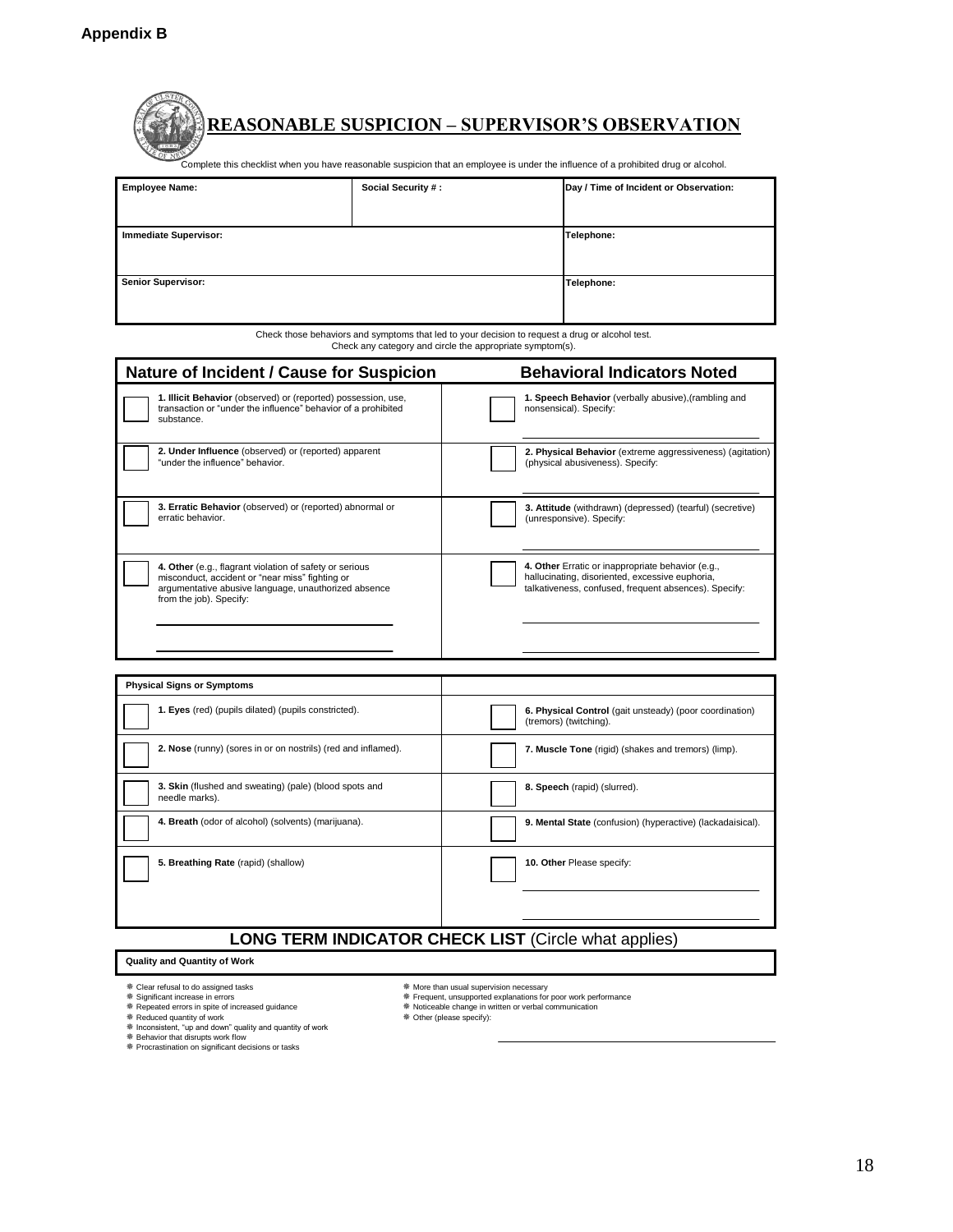#### **Continued - LONG TERM INDICATOR CHECK LIST** (Circle what applies)

#### **Interpersonal Work Relationships**

- Significant changes in relationships with co-workers, supervisors. Major change in physical health
- 
- Concerns about sexual behavior or sexual harassment
- Frequent or intense arguments Verbal abusiveness
- 
- Physical abusiveness Passive-aggressive attitude or behavior, doing things "behind your back"

#### **General Job Performance**

- Excessive number of unauthorized absences in last 12 months
- Excessive authorized absences in last 12 months
- Excessive used of sick leave in last 12 months Frequent Monday / Friday absence or other patterns Excessive "extensions" of breaks or lunches
- 
- Frequently left work early
- 
- Increased concern about, or actual incidents of, safety offenses involving
- the employee

**※ Intentional avoidance of supervisor**  Expressions of frustration or discontent Change in frequency or nature of complaints Cynical "distrustful of human nature" comments Unusual sensitivity to advice or critique of work Unpredictable response to supervision Persistently withdrawn or less involved with people

- Experienced or caused job accidents Major change in duties or responsibilities
- 

- **Personal Matters**
- Changes in or unusual personal appearances (dress, hygiene) Changes in or unusual speech (incoherent, stuttering, loud)
- 
- Changes in or unusual topics of conversation Changes in or unusual facial expressions
- Concerns about sexual behavior or sexual harassment
- Demanding, rigid, inflexible Increasingly irritable or tearful
- 
- 
- Excessive fatigue Frequent colds, flu, or other illness
- 
- Major change in physical health Temper tantrums or angry outbursts Persistently boisterous or rambunctious
- Interfered with or ignored established procedures Inability to follow through on job performance
- Unpredictable or out-of-context displays of emotion or fears
- Lack appropriate caution
- Secretive or furtive Makes unreliable or false statements
- Unrealistic self-appraisal or grandiose statements
- Engages in detailed discussions about death, suicide, or harming someone
- 举 Has personal relationship problems<br>举 Has received professional assistance for emotional or physical problems
- Makes unfounded accusations toward others; i.e.; has feelings of persecution
- \* mance amounted acceduring to factivity significantly reduced or increased ★ Changes in or unusual level of activity significantly reduced or increased
- **WRITTEN SUMMARY**

Please summarize the facts and circumstances of the incident, employee response, supervisor actions taken, and any other pertinent information not previously noted. Please note the date, time, and location of reasonable cause testing or note if employee refused the test. Attach additional sheets as needed.

| Witness Signatures (If Applicable) |             |            |             |  |
|------------------------------------|-------------|------------|-------------|--|
| Witness 1:                         | Date / Time | Witness 2: | Date / Time |  |

| Signature of Immediate Supervisor | Date / Time | Signature of Next Supervisor in Line | Date / Time |
|-----------------------------------|-------------|--------------------------------------|-------------|
|                                   |             |                                      |             |
|                                   |             |                                      |             |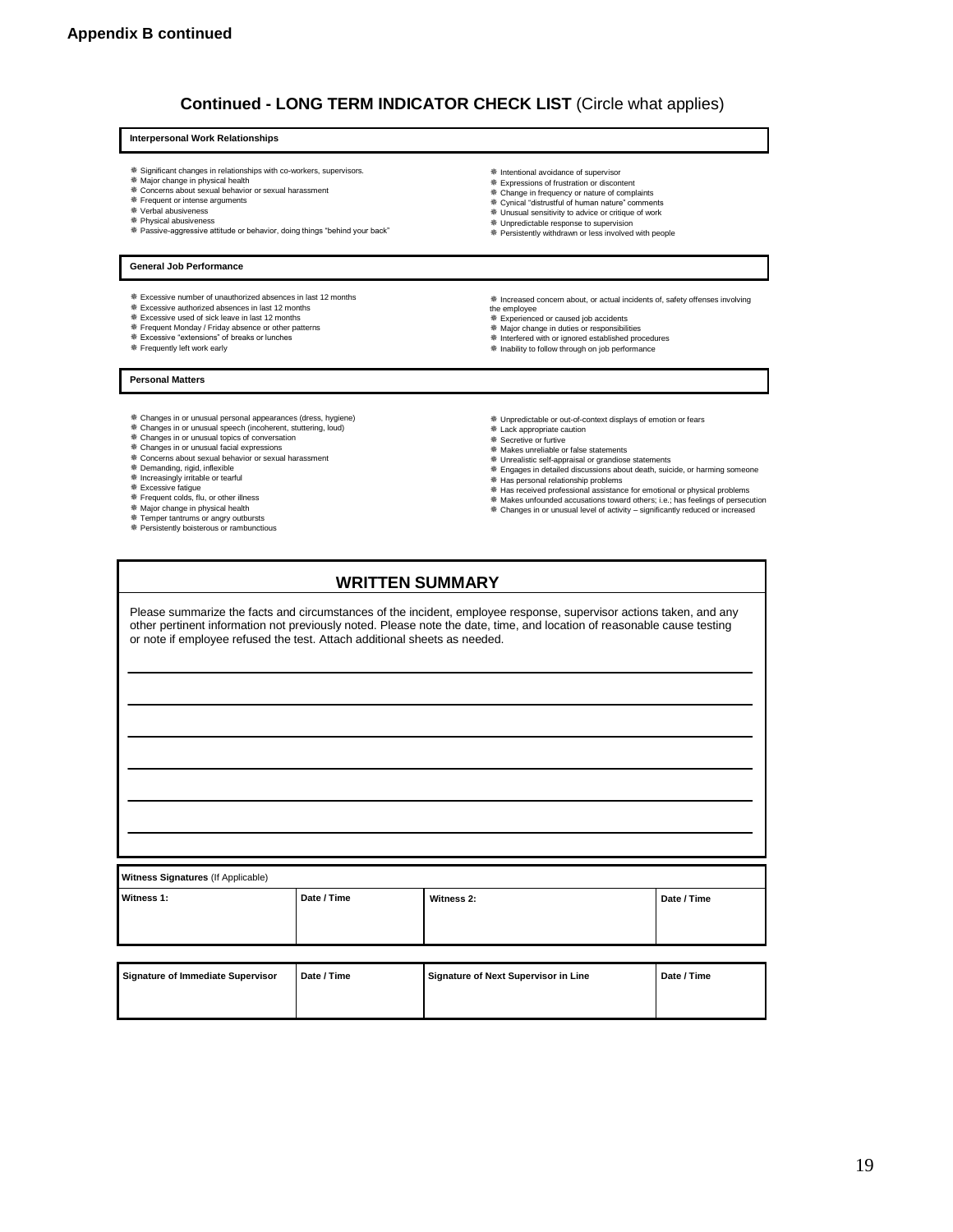#### **Appendix C**

#### **MEMORANDUM OF AGREEMENT Between COUNTY OF ULSTER and the CIVIL SERVICE EMPLOYEES ASSOCIATION, INC. LOCAL 1000, AFSCME, AFL-CIO**

The County of Ulster, hereinafter referred to as the "Employer", and Civil Service Employees Association, Inc., Local 1000, AFSCME, AFL-CIO for Ulster County Unit #8950, hereinafter referred to as the "Union" are parties to a collective bargaining agreement. In accordance with Section 204 of the New York State Public Employee's Fair Employment Act, the parties hereby agree to the following alcohol and drug testing procedure:

#### **ALCOHOL AND DRUG TESTING PROCEDURE**

#### Section 1. Regulations

1.1 All Alcohol and Drug Testing Procedures shall be conducted pursuant to Federal Regulations Title 49 CFR Part 40. The Employer shall additionally comply with Title 49 CFR Part 382 of Department of Transportation Federal Highway Administration in regards to all Employees requiring a "CDL" (Commercial Drivers License) in the performance of their duties.

#### Section 2. Notice Requirements

- 2.1 Employer's Policy: The employer shall promulgate a policy on the misuse of alcohol and use of prohibited drugs and shall provide a copy of the policy and procedures to each covered employee and the union. The term "prohibited drugs," means amphetamines, cocaine, ectasy, heroin, marijuana, opiates, and phencyclidine. At a minimum, the policy shall include detailed provisions on alcohol concentration, alcohol possession, on-duty use of alcohol, pre-duty use of alcohol, use of alcohol following an accident, drug use, drug testing, and refusal to submit to a required alcohol or drug test.
- 2.2 Alcohol and Drug information: The Employer shall explain the requirements of the program. At a minimum, the topics shall include detailed information regarding, but not limited to:
	- 1) The employees subject to the procedures and regulations of the policy.
	- 2) The conduct that is prohibited by the employees covered by the policy.
	- 3) The circumstances under which an employee shall be tested.
	- 4) The period of the workday an employee is required to be in compliance with the policy and regulations of the policy.
	- 5) The requirement that an employee submits to alcohol and controlled drug testing.
	- 6) An explanation of what constitutes a "refusal to submit" to an alcohol or controlled drug test and the attendant consequences.
	- 7) When the employee shall be removed from duty under the provisions of the policy.
	- 8) The provisions of treatment in regards to referral, evaluation, and treatment.
	- 9) The consequences of a confirmed positive alcohol or drug test.
	- 10) The procedure of testing for drugs and alcohol.
	- 11) The procedure to protect the employee and the integrity and validity of the test.
	- 12) The person(s) designated by the employer to be contacted for questions and / or additional information.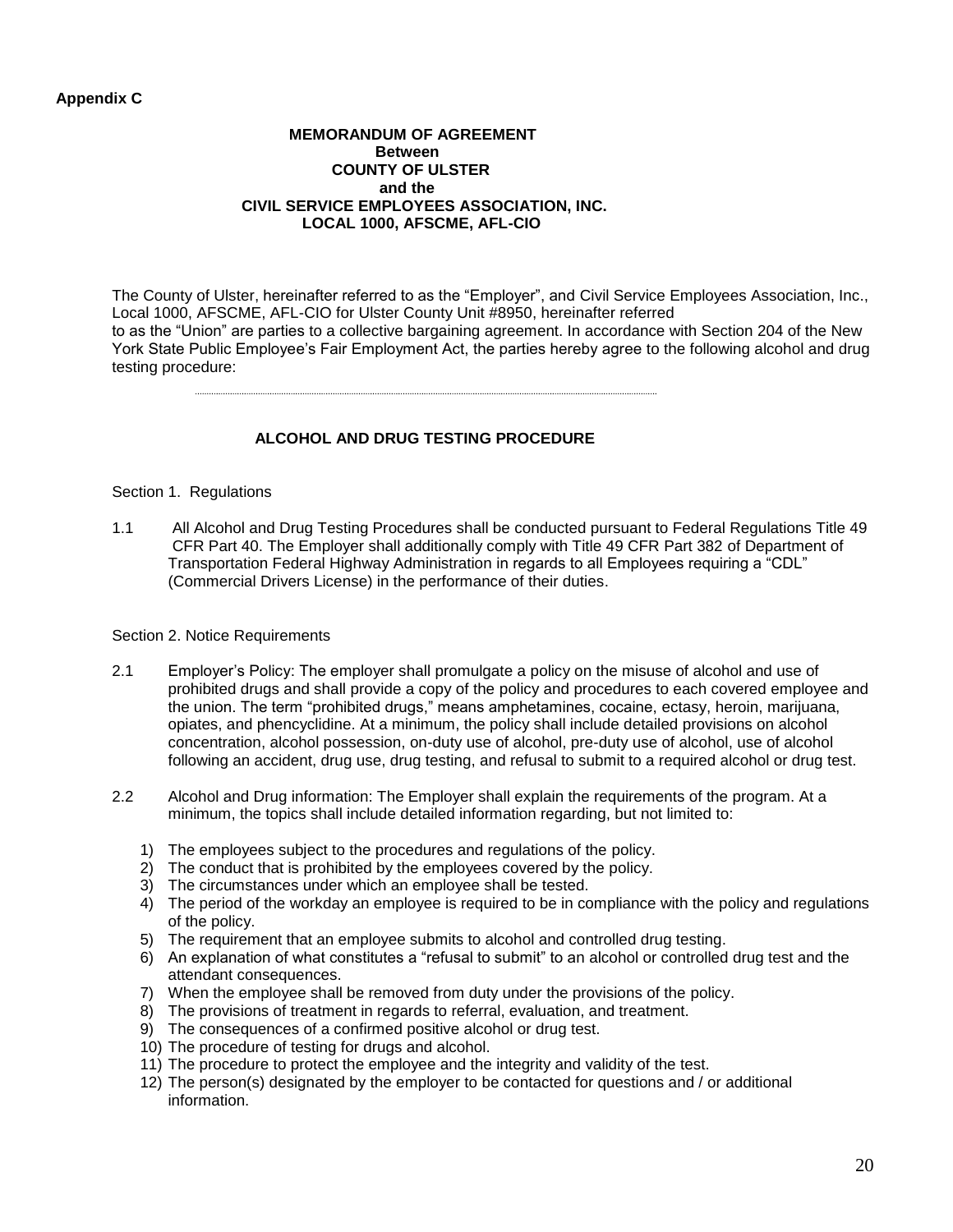#### Section 2 Notice Requirements – continued

- 2.3 Required Tests: The Employer shall provide a detailed description of alcohol and drug testing requirements to each covered employee which explains the requirements as they pertain to preemployment testing, random, post-accident, reasonable cause / suspicion, return-to-duty and follow-up testing.
- 2.4 Requirement for Notice: The Employer shall notify the employee covered by the policy that the alcohol or drug test is required under the policy regulations.

#### Section 3. Testing Procedures

3.1 Tests for Alcohol:

3.1.1 Tests for alcohol shall only be conducted by a breath alcohol technician using an evidential breath-testing device.

3.1.2 The supervisor of an employee who is to be tested shall not administer the test.

3.1.3 An employee shall be paid for all time pertaining to an alcohol test including providing a breath sample and travel time to and from the test site. Such time shall be considered as time worked for the purpose of computing overtime and employee benefits.

3.1.4 Each alcohol test shall be reviewed by the Substance Abuse Program Manager (SAPM), or Assistant Substance Abuse Program Manager (ASAPM) to ensure compliance with all procedures set forth in this MOA as well as all Agency regulations, including the validity of the test. Any employee adversely affected by an invalid test will be made whole for all losses by the Employer.

3.2 Test for Prohibited Drugs:

3.2.1 Tests for prohibited drugs shall be conducted only by urinalysis and shall be performed only by the U.S. Department of Health and Human Services certified laboratories.

3.2.2 A specimen may be tested only for amphetamines, cocaine, marijuana, opiates, and phencyclidine. A specimen may not be used to conduct any other analysis or test.

3.2.3 If the test result of the primary specimen is positive, the employee may request that the Medical Review Officer (MRO) direct that the split specimen be re-tested within 72 hours of notification by the MRO, and if the second test is negative, the Employer will pay the cost of the second test.

3.2.4 Visual observation of urination shall be required under the requirements of Title 49 CFR Part 40. When visual observation is required, the observer shall be of the same gender as the employee being tested.

3.2.5 The employee shall be permitted to be present to observe the sealing and tagging of the specimen containers.

3.2.6 An employee shall be paid for all time pertaining to a drug test including providing a urine sample and travel time to and from the collection site. Such time shall be considered as time worked for the purpose of calculating overtime and employee benefits.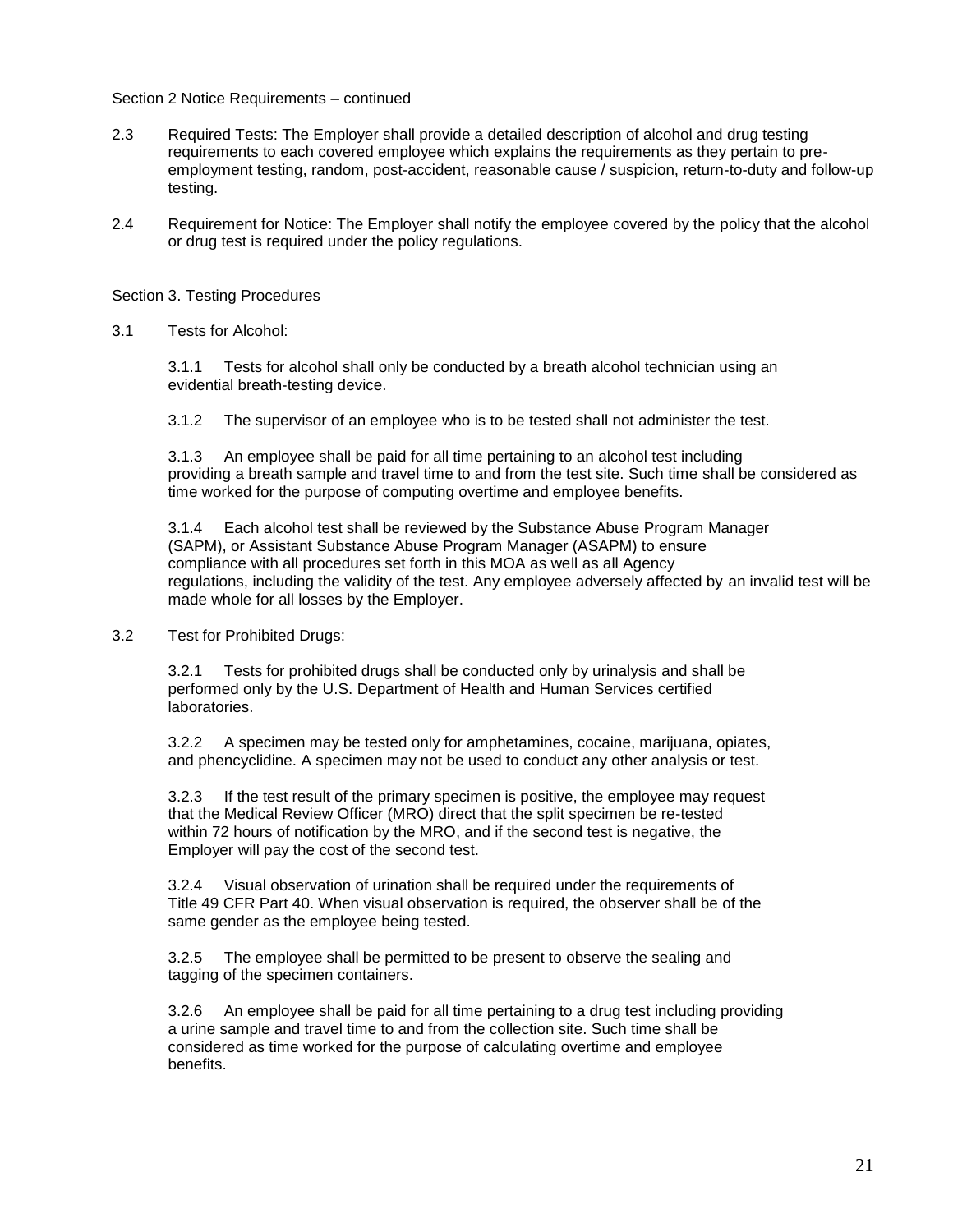Section 3 Test for Prohibited Drugs: continued

3.2.7 Each drug test shall be reviewed by the Substance Abuse Program Manager (SAPM), or Assistant Substance Abuse Program Manager (ASAPM) to ensure compliance with all procedures set forth in this MOA as well as all Agency regulations, including the validity of the test. Any employee adversely affected by an invalid test will be made whole for all losses by the employer.

Section 4 Random Testing

- 4.1 Random Alcohol Tests: The Employer shall test 10% (ten percent) of the pool of covered employees spread reasonably over a 12-month period. The rate will be reviewed annually and may be adjusted after review of the rate of positive tests.
- 4.2 Random Drug Tests: The Employer shall test 50% (fifty percent) of the pool of covered employees spread reasonably over a 12-month period. The rate will be reviewed annually and may be adjusted after review of the rate of positive tests.
- 4.3 Selection of Employees: The Employer shall select employees for testing only through a computer based random number generator utilizing an appropriate employee identification number. Lists for random testing must be generated by an independent agency.

Section 5 Reasonable Cause / Suspicion Testing

- 5.1 Determination of Reasonable Cause / Suspicion Testing: The decision to test must be based on a reasonable and articulate belief that the employee is demonstrating signs and symptoms of prohibited drug and / or alcohol use as a result of specific, contemporaneous physical, behavioral or performance indicators. Supervisors shall utilize a Reasonable Cause / Suspicion Testing form available through the Ulster County Safety Office, which documents witnesses (if any), behavior, appearance, and other indicators that would cause testing. When a reasonable cause / suspicion test is required, the employee shall be given a reasonable opportunity to contact counsel or a Union representative, as long as such attempts do not result in undue delay in the testing process. Reasonable efforts shall be made, without delaying the testing process, to assist the employee in contacting legal counsel or a union representative, if requested by the employee.
- 5.2 Reasonable Cause / Suspicion Training for Supervisors: Supervisors who utilize reasonable cause / suspicion testing shall receive two (2) hours of formal training every three (3) years on the physical, behavioral, speech and performance indicators of probable misuse of alcohol or use of prohibited drugs. Such training must be completed before the supervisor can require an employee to undergo a test.

#### Section 6 Post-Accident Testing

6.1 If alcohol testing is not performed within two (2) hours of the time of the accident, documentation shall be on file with the SAPM or ASAPM of reasons the test was not completed. If the employee has not been tested within eight (8) hours of the time of accident, all testing for alcohol shall cease. Urine collection for drug testing shall occur within 32 hours of the time of the accident.

#### Section 7 Call-in Procedure

7.1 In the event an employee is called for overtime, the employee will have opportunity to acknowledge unavailability for work.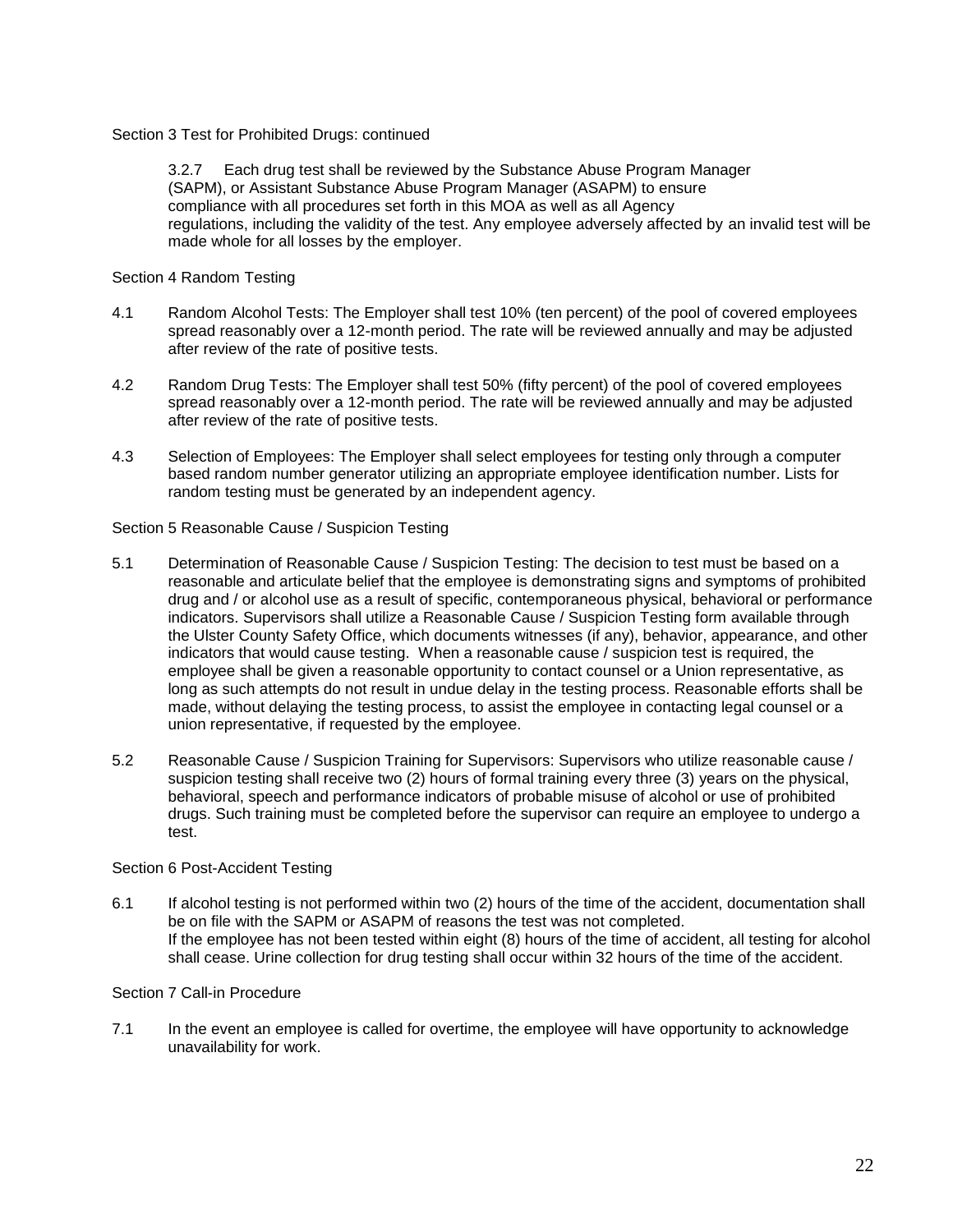#### Section 8 Consequences of a Positive Test

- 8.1 When an employee tests positive for drugs, the MRO will contact the said employee. If, after a good faith effort, the MRO cannot locate or contact the employee to come for a private discussion, the MRO will contact the SAPM or ASAPM to notify them of the employee with the positive test result.
- 8.2 An employee who tests positive for prohibited drugs or tests positive for alcohol with a level of 0.04 or greater will incur a 30 day suspension without pay. The employee may not use their accrued leave time to substitute for suspensions without pay. An employee who tests positive is required to contact a SAP through the Employee Assistance Program for evaluation and treatment. For any employee who fails to contact the Employee Assistance Program within 48 hours, the Employer will seek to terminate the employee pursuant to Section 75 of the New York State Civil Service Law (NYSCSL).
- 8.3 An employee who has tested positive for alcohol at a level of 0.02 or between 0.02 and 0.04 will incur the following penalties:
	- 1)  $1<sup>st</sup>$  occasion 5 day suspension without pay (no treatment plan required)
	- $2)$   $2<sup>nd</sup>$  occasion 10 day suspension without pay (no treatment plan required)
	- $3)$   $3<sup>rd</sup>$  occasion 15 day suspension without pay (no treatment plan required)
	- $4)$   $4<sup>th</sup>$  occasion 30 day suspension without pay (referral to EAP required)
- 8.4 For any employee who does not contact the Employee Assistance Program within 48 hours, the Employer will seek to terminate the employee pursuant to Section 75 of the New York State Civil Service Law (NYSCSL).
- 8.5 After two occasions of a positive test for drugs or alcohol at a level of 0.04 or greater, the Employer will seek to terminate the employee pursuant to Section 75 of the New York State Civil Service Law (NYSCSL).

Section 9 Referral, Evaluation and Treatment

- 9.1 Designation of Substance Abuse Professional (SAP) The SAP shall be a licensed physician (Medical Doctor or Doctor of Osteopathy), or a licensed or certified psychologist, social worker, or employee assistance professional with knowledge of and clinical experience in the diagnosis and treatment of drug and alcohol related disorders or an addiction counselor certified by the National Association of Alcoholism and Drug Abuse Counselors Certification Commission.
- 9.2 Employee Assistance Program (EAP) The Employer shall make available and adequately fund an Employee Assistance Program capable of evaluating and resolving problems associated with the misuses of alcohol and the use of prohibited drugs.
- 9.3 Rehabilitation Program The Employer shall make available a rehabilitation program through established health insurance programs. If such a program is not available through the employee's insurance, the Employer shall cover the costs of a rehabilitation program comparable to that provided through the New York State Health Insurance Program. The employee shall be responsible for any additional costs associated with any treatment program in which the employee participates.
- 9.4 Any costs involving the use of a SAP under the regulations shall be borne by the employee's health insurance.
- 9.5 Leave of Absence A leave of absence beyond the punitive period of the 30 day suspension will be allowed for treatment on an in-patient or out-patient basis. While on a leave of absence, the employee may use accumulated sick leave credit, vacation leave credits, holidays and other accrued leave time up to the limits set forth in the Collective Bargaining Agreement or other applicable laws, rules or